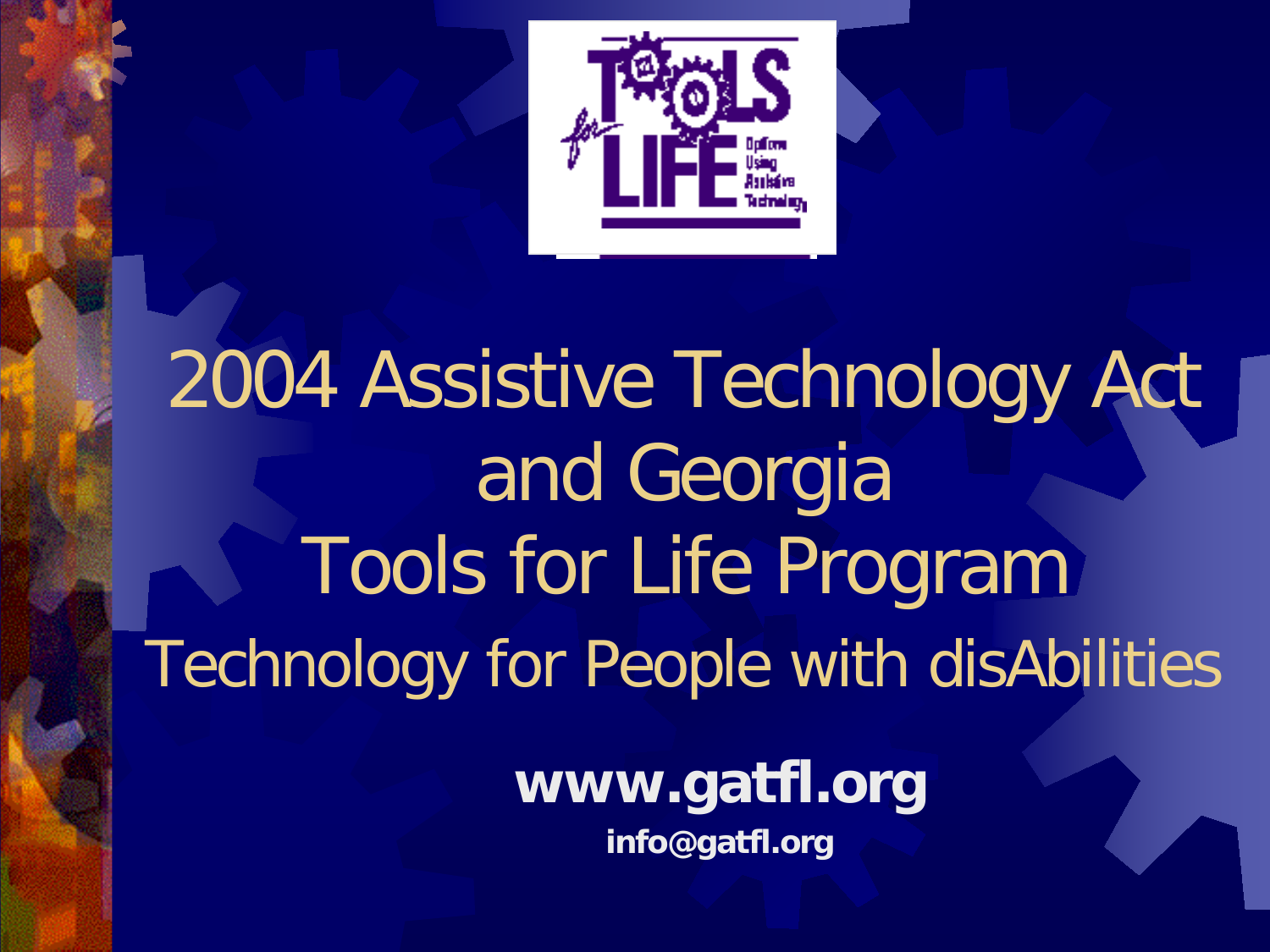

## **Defining Assistive Technology**

 Assistive technology – "Any item, piece of equipment, product system, whether acquired commercially, modified, or customized, that is used to increase, maintain, or improve functional capabilities of individuals with disabilities."

 Assistive technology service – "Any service that directly assists an individual with a disability in the selection, acquisition, or use of an assistive technology device."

Public Law 108-364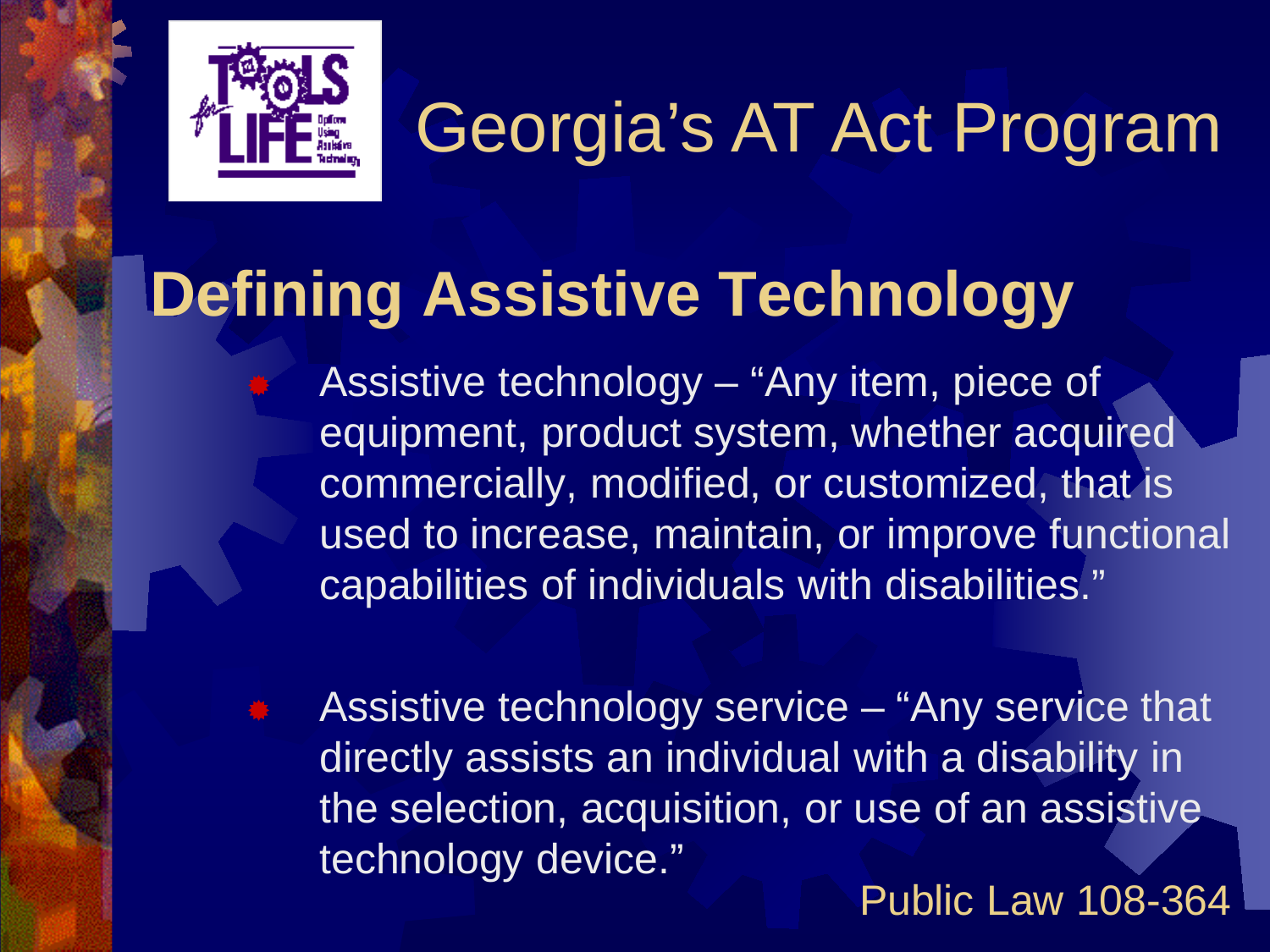

# Why Assistive Technology?

**\* For a person** without a disability, technology makes things easier….

For a person with a disability, technology makes things possible.

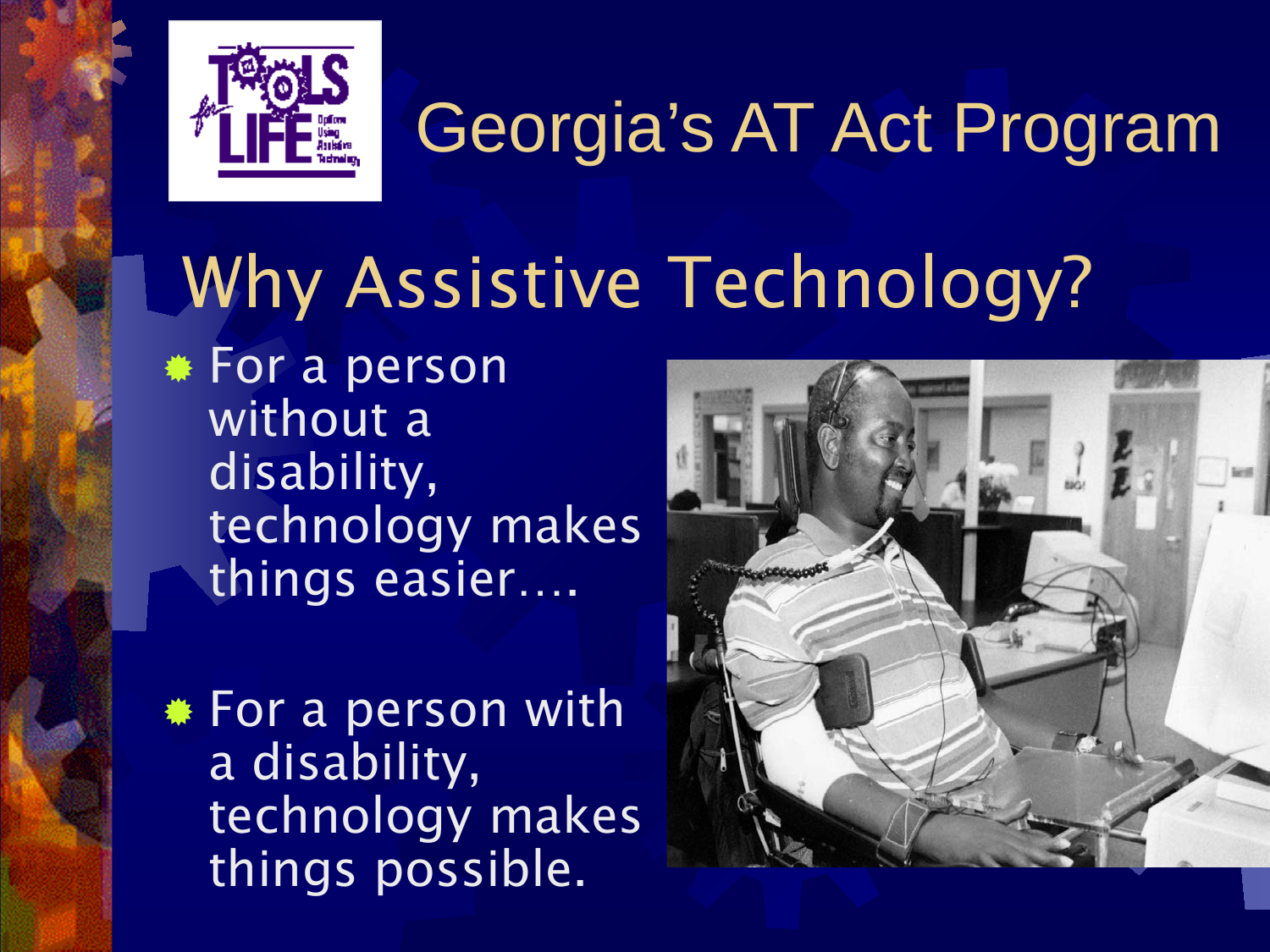

# Guiding Principles

- We Collectively are Brilliant & Can find an Innovative Path and Create Brighter Futures
- We must Think, Live and Act from a place of Abundance – We Have enough time, money, resources…
- **. We Must Focus on Abilities!**
- **★ YOU have the Power to make the Difference! Change vs. Progress (Bob Phillips)**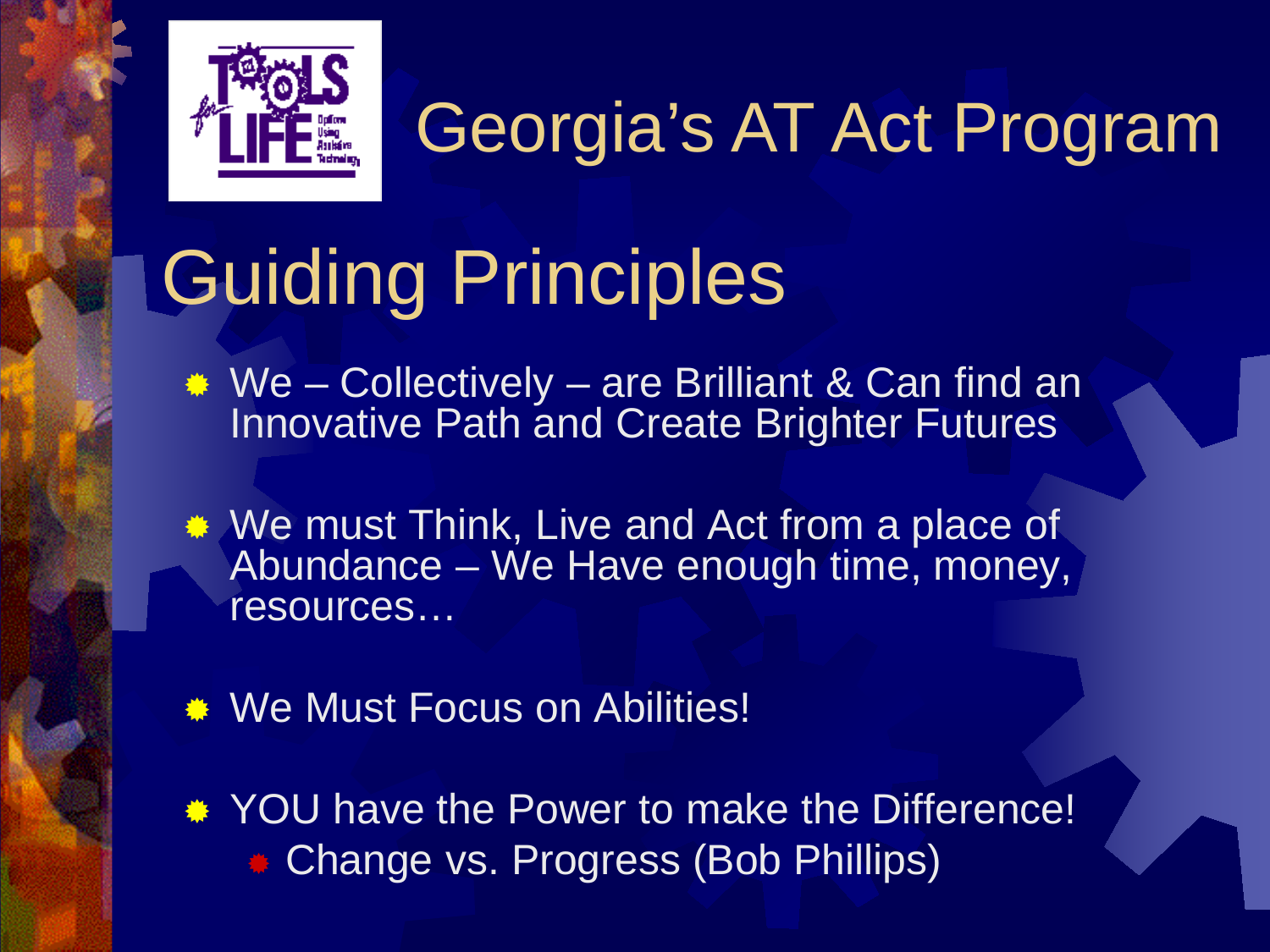

### **1988 Tech-Act and Georgia's 1991 Program**

**. Congressional Findings:** ● Power of AT to change lives – but many barriers! Programs needed at state level to address barriers – all ages, all income levels, all agencies **Georgia's 1991 Program:** • 7 Assistive Tech Resource Centers **Information & Referral: funding and resources for** AT ● Public Awareness and Outreach Initiatives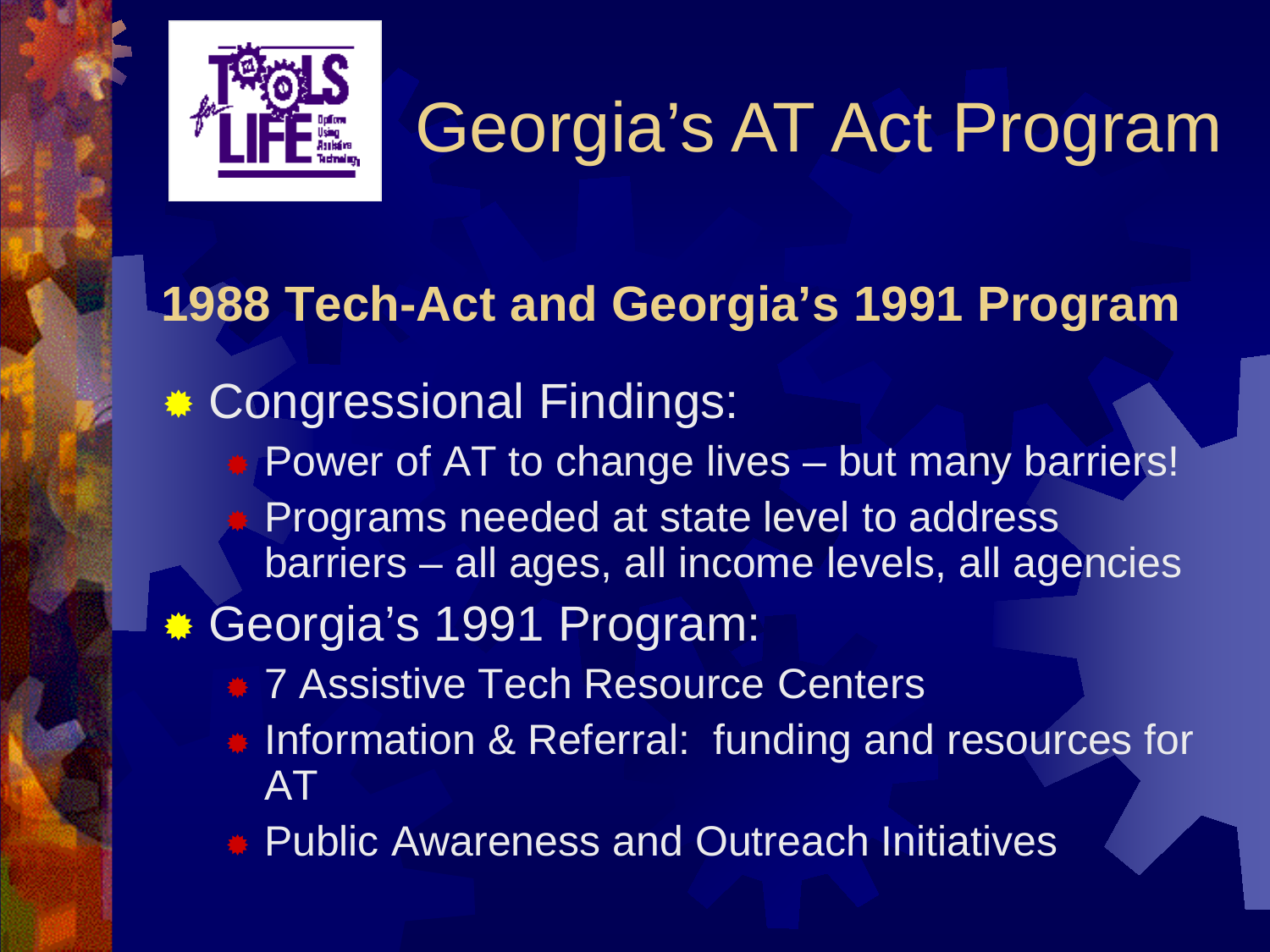

### **Defining Program Priorities - Consumers!!!**

**Advisory Group of consumers and agencies** began working on the program in early 1989 *★ 7 public forums in 1990 – Initial priorities* **\*\*** Other public forums identified new priorities: Affordable access to computers  $\Rightarrow$  ReBoot  $\triangle$  Affordable ways to finance AT  $\Rightarrow$  Credit-Able  $\bullet$  Want ads for AT  $\Rightarrow$  G-Trade, On-Line Exchange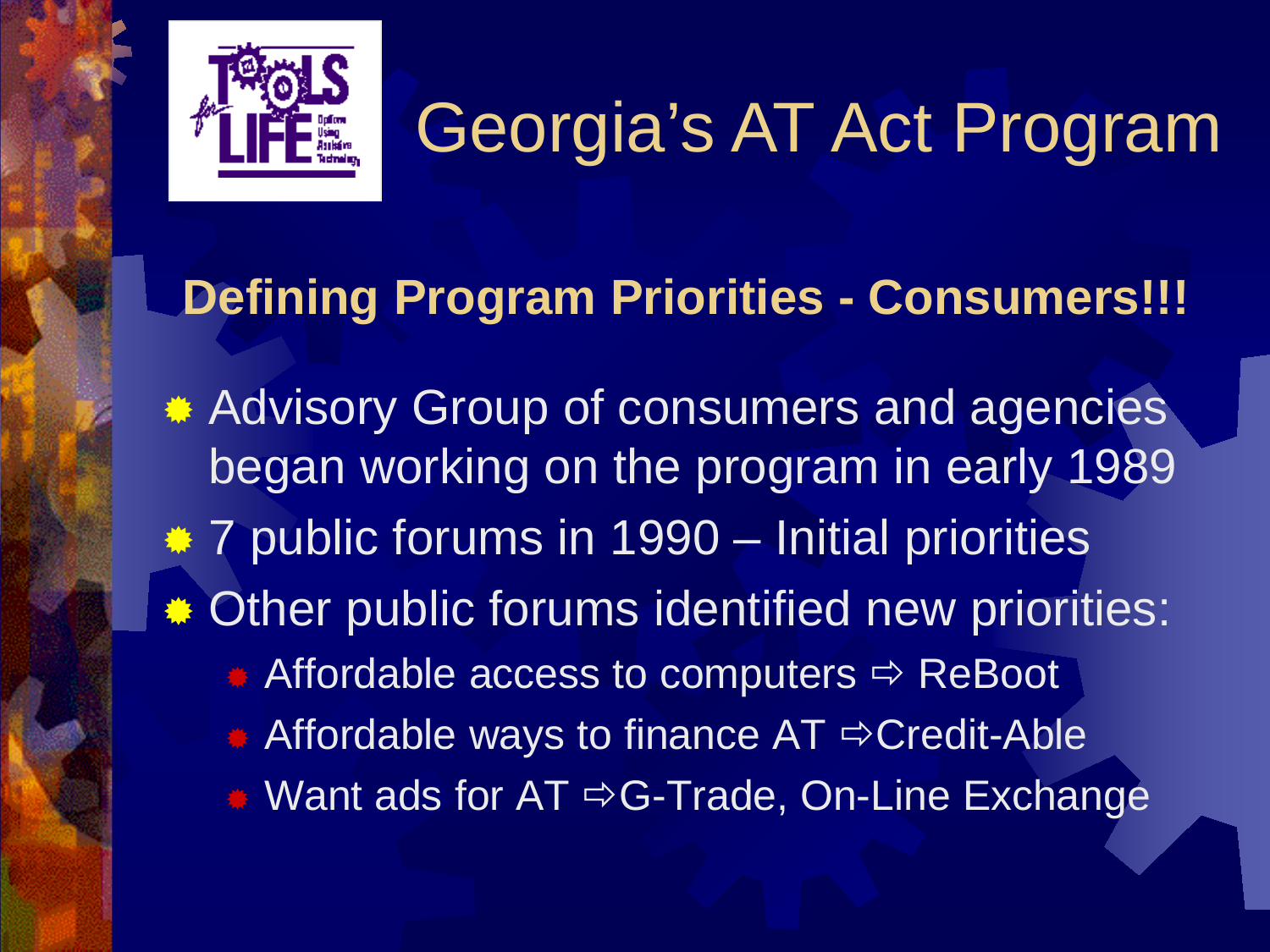

**Significant Accomplishments – Defined by User Satisfaction Data**

 **Helping consumers acquire appropriate AT Dollars \$\$\$ And Sense – 1992 and beyond AT lending libraries Working with agencies that pay for AT ReBoot Computer Recyling Program Credit-Able Loan Guarantee Services**

*Every TFL customer told 3 or more people about TFL!*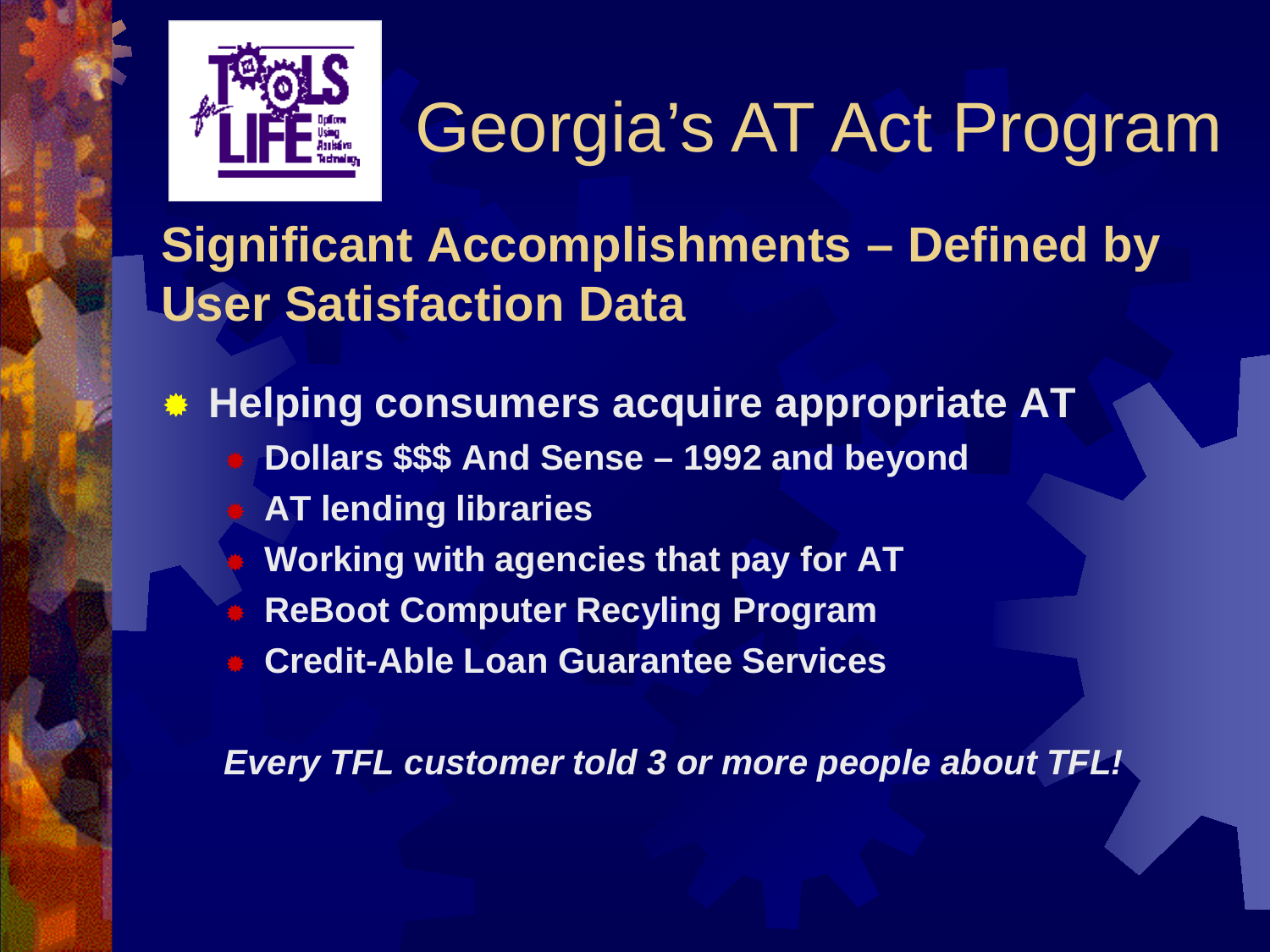## **Significant Accomplishments**

 **Changes in policies, laws, funding infrastructures to increase access to AT devices and AT services**

**Medicaid coverage of AAC Devices**

 **Establishment of ATRC/Reboot Consortium for AT**  $\Rightarrow$  **State Funding** 

**Impacts on AWT, DOL and other agencies**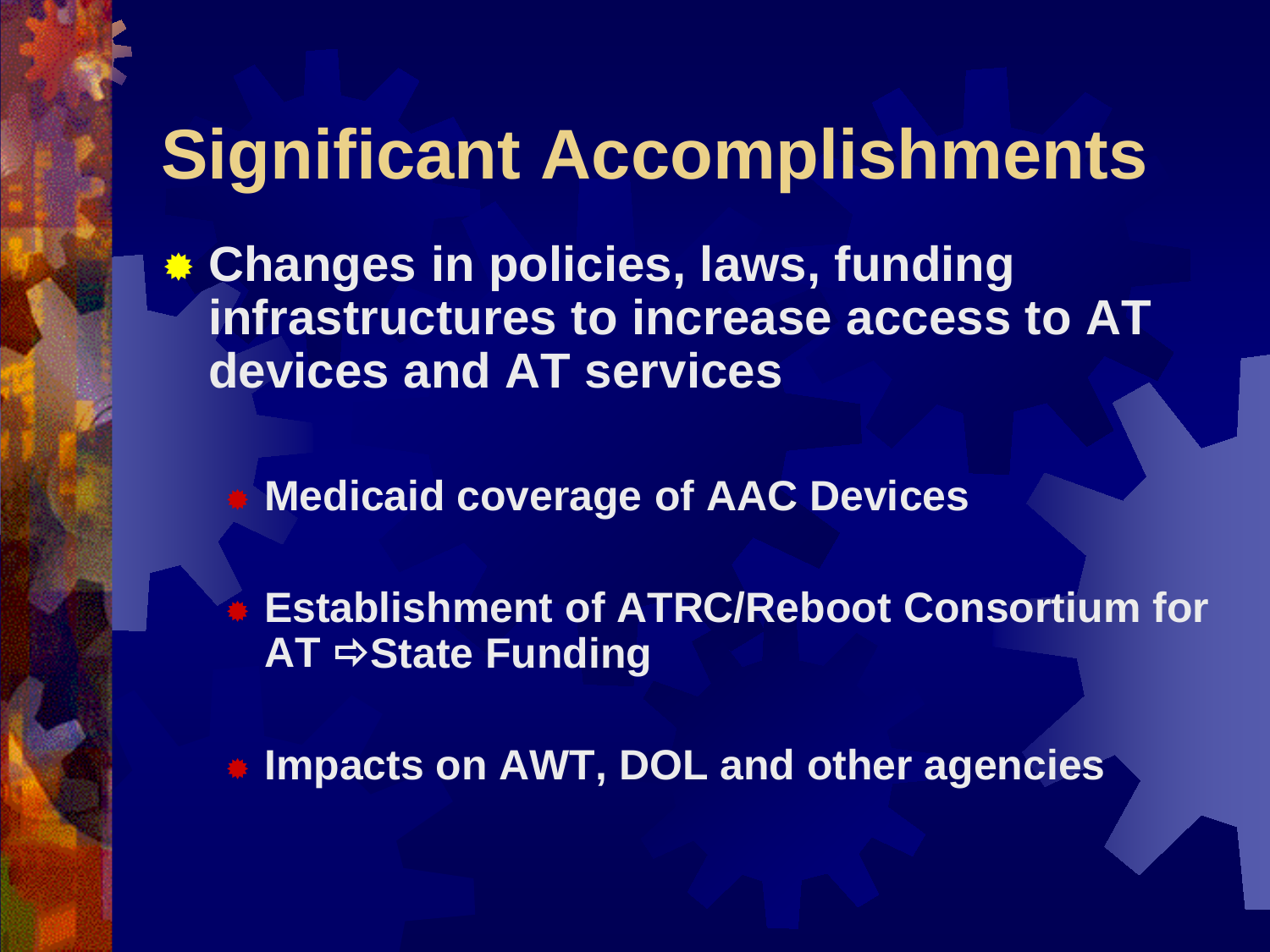## AT Training Impacts

**Touch the Future Conference & Expo 1986 – First TTF Conference – 200 people! 11 Touch the Future Conference & Expos Transition Conference 2003 & 2005 Workforce Development Conference 2006**

 **All Training – TF, One-to-One & Group AT Awareness, Knowledge, Skills and GOALS!**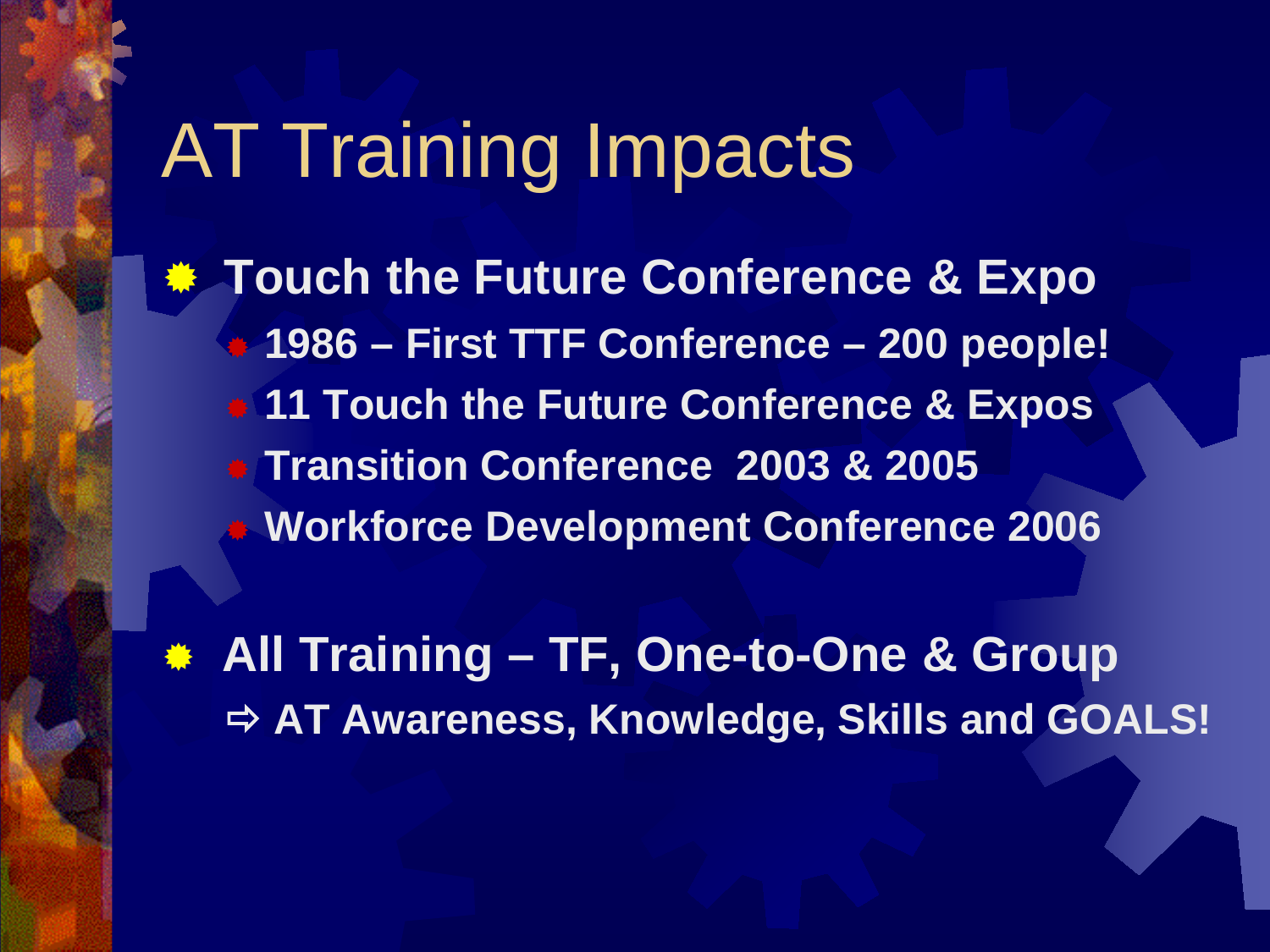# Where We Are Going… Tools for Life: A Closer Look at the AT Act 2004 and Georgia's State Plan for Assistive Technology



**www.gatfl.org**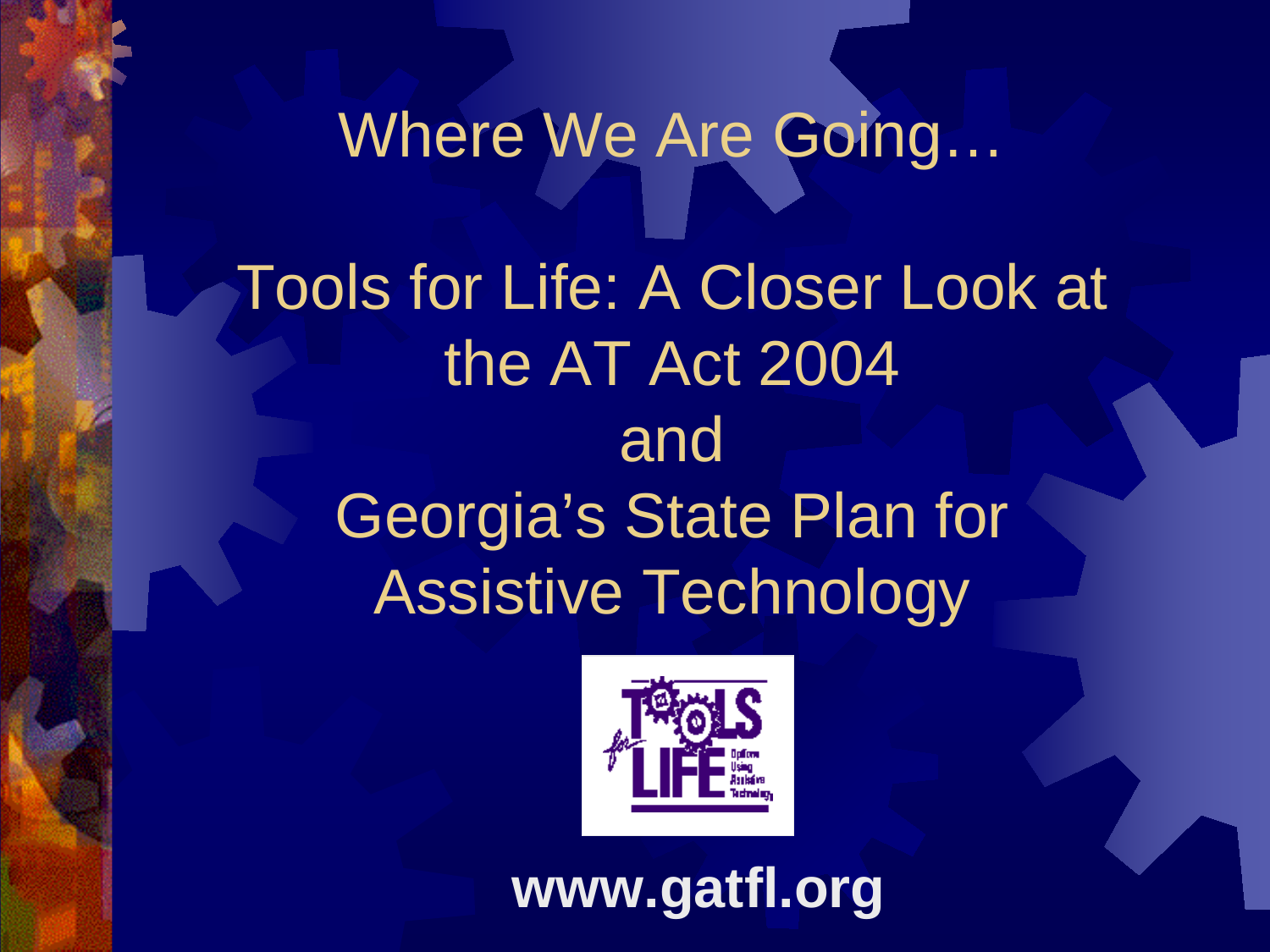

Guiding Principles of AT Act **Over 54,000,000 individuals in the United States have disabilities that affect their ability to:**  Georgia's AT Act Program

- **see,**
- **hear,**
- **communicate,**
- **reason,**
- **walk, or**
- **perform other basic life functions.**
	- Public Law 108-364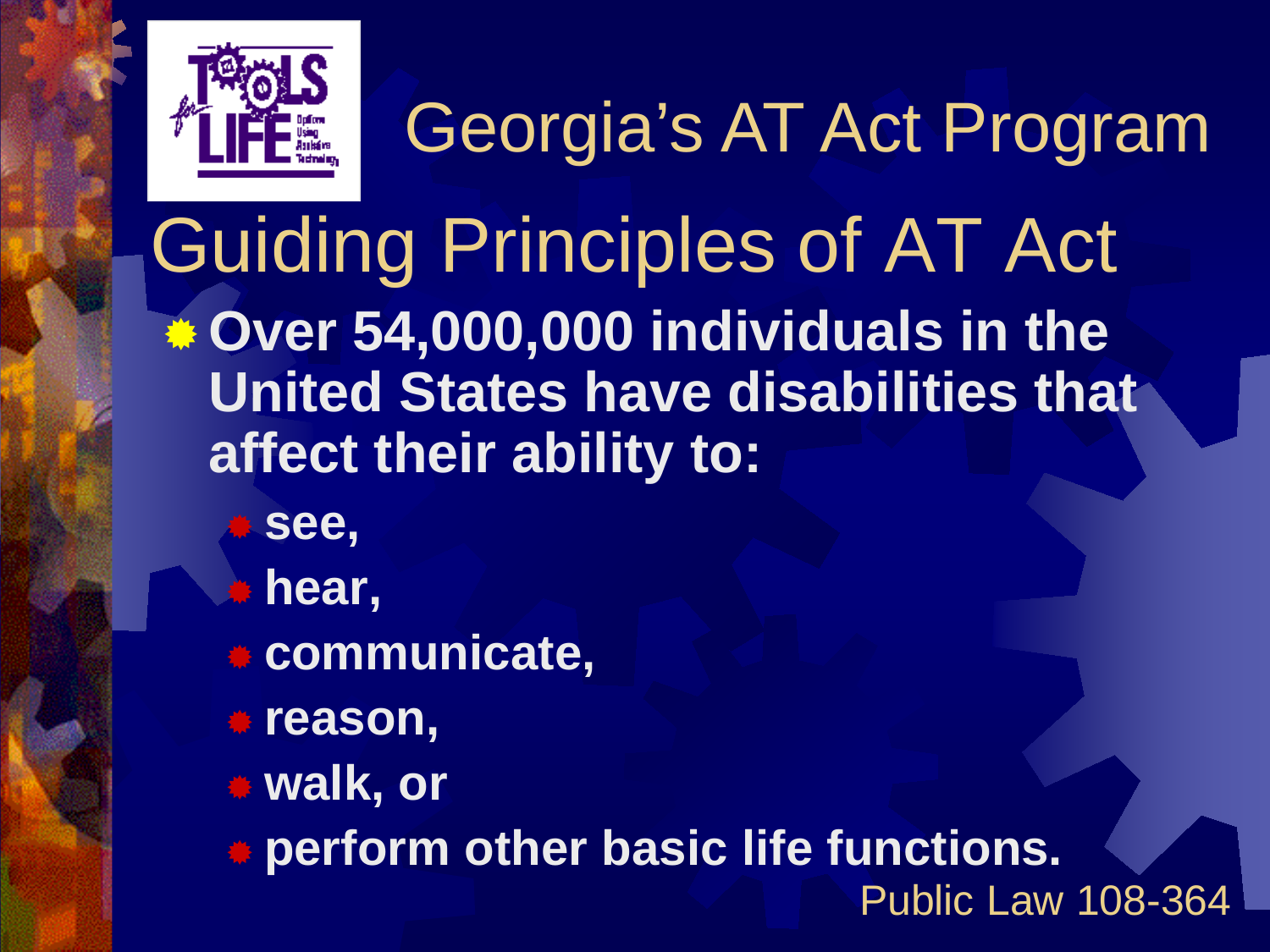

## Guiding Principles of AT Act

**■ Disability is a natural part of the human** experience and in no way diminishes the right of individuals to—

- (A) live independently;
- (B) enjoy self-determination and make choices;

(C) benefit from an education;

(D) pursue meaningful careers; and

(E) enjoy full inclusion and integration in the economic, political, social, cultural, and educational mainstream of society in the United States.

Public Law 108-364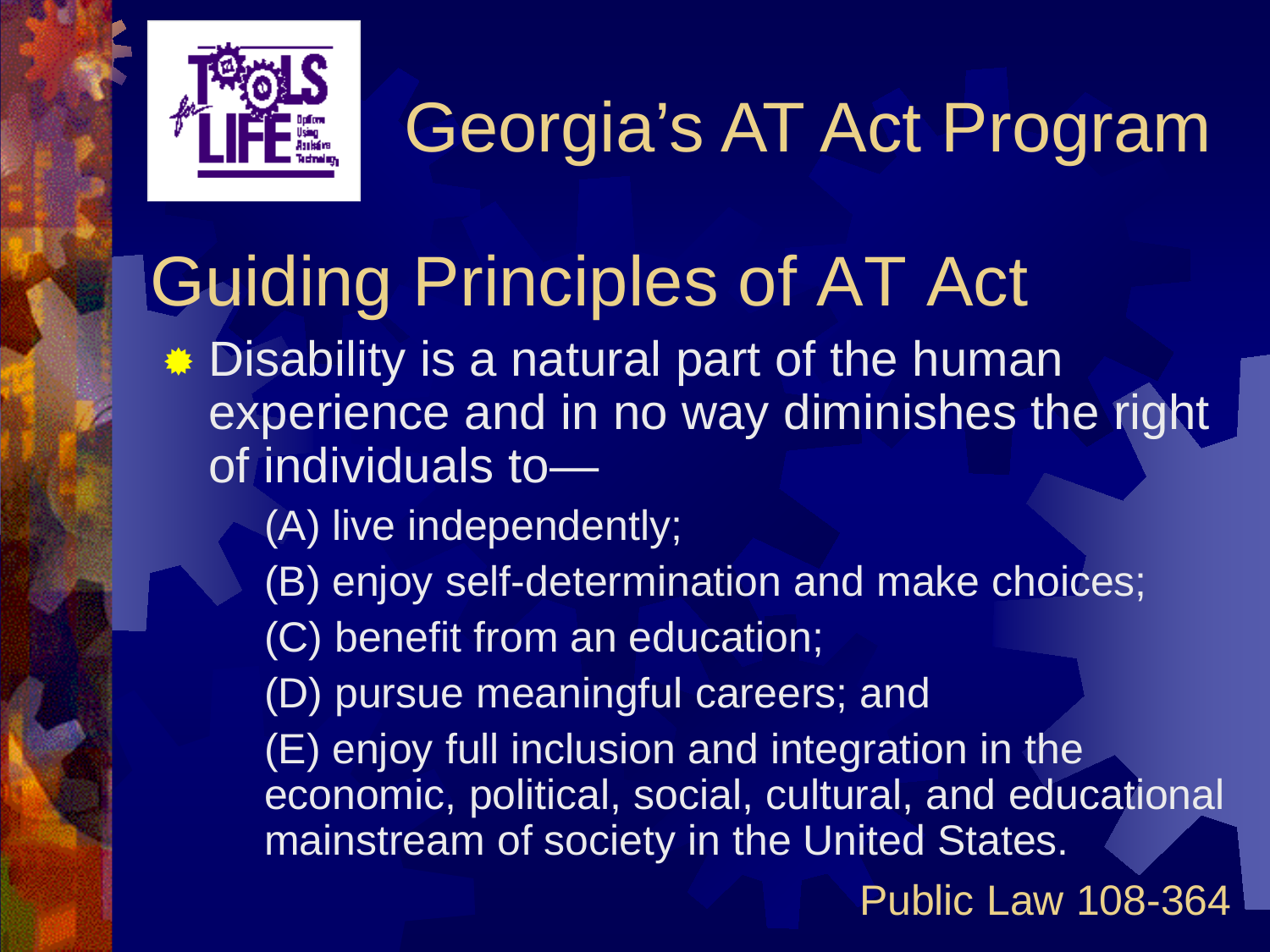

### Guiding Principles of AT Act **Wer the last 25 years, the Federal** Government has invested in the development of comprehensive statewide programs of technology-related assistance, which have proven effective in assisting individuals with disabilities in accessing assistive technology devices and assistive technology services.

Public Law 108-364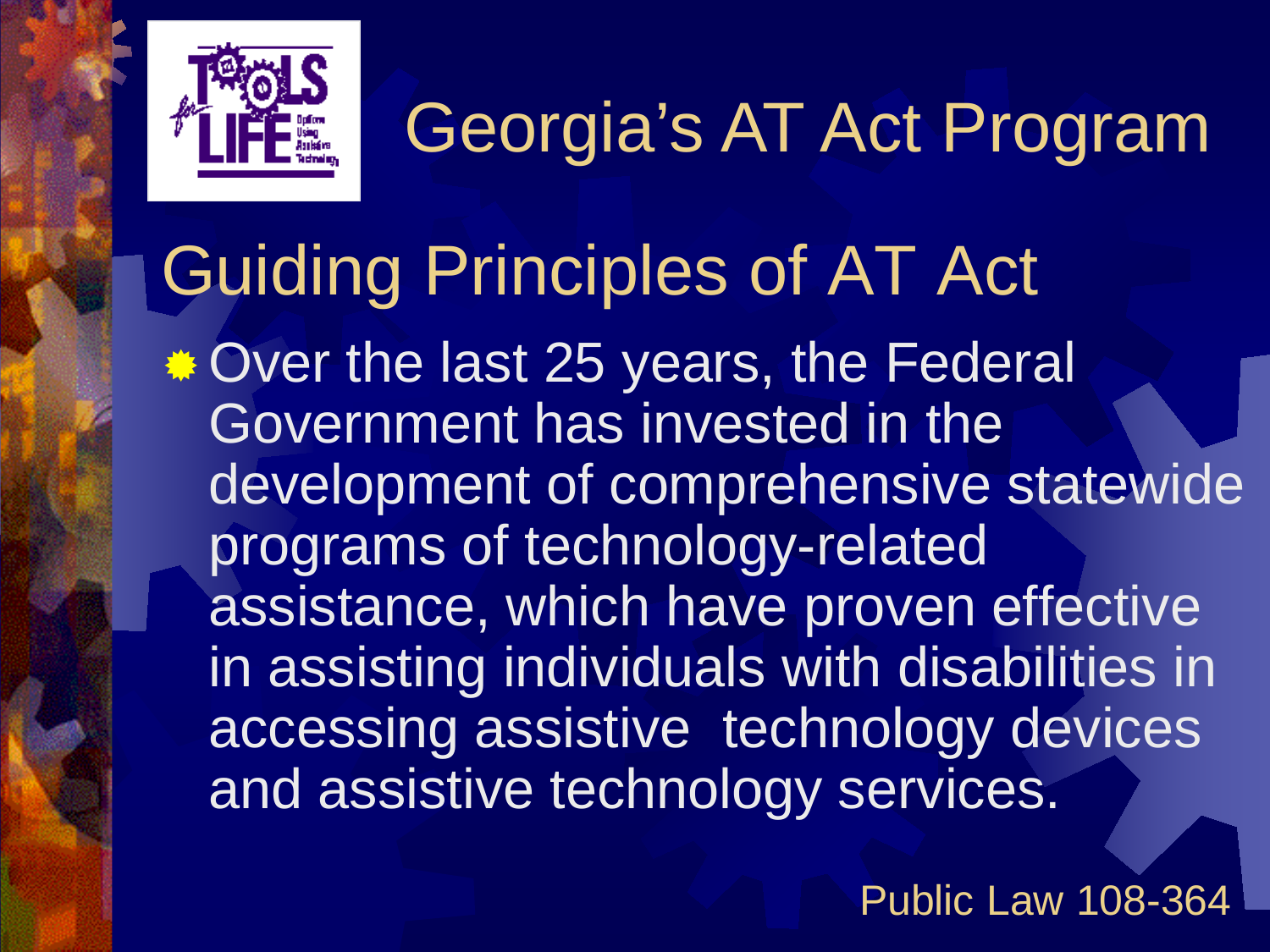

### **Georgia's Three-Year Plan for AT**

# **Designed to Increase Access to AT & Acquisition of AT**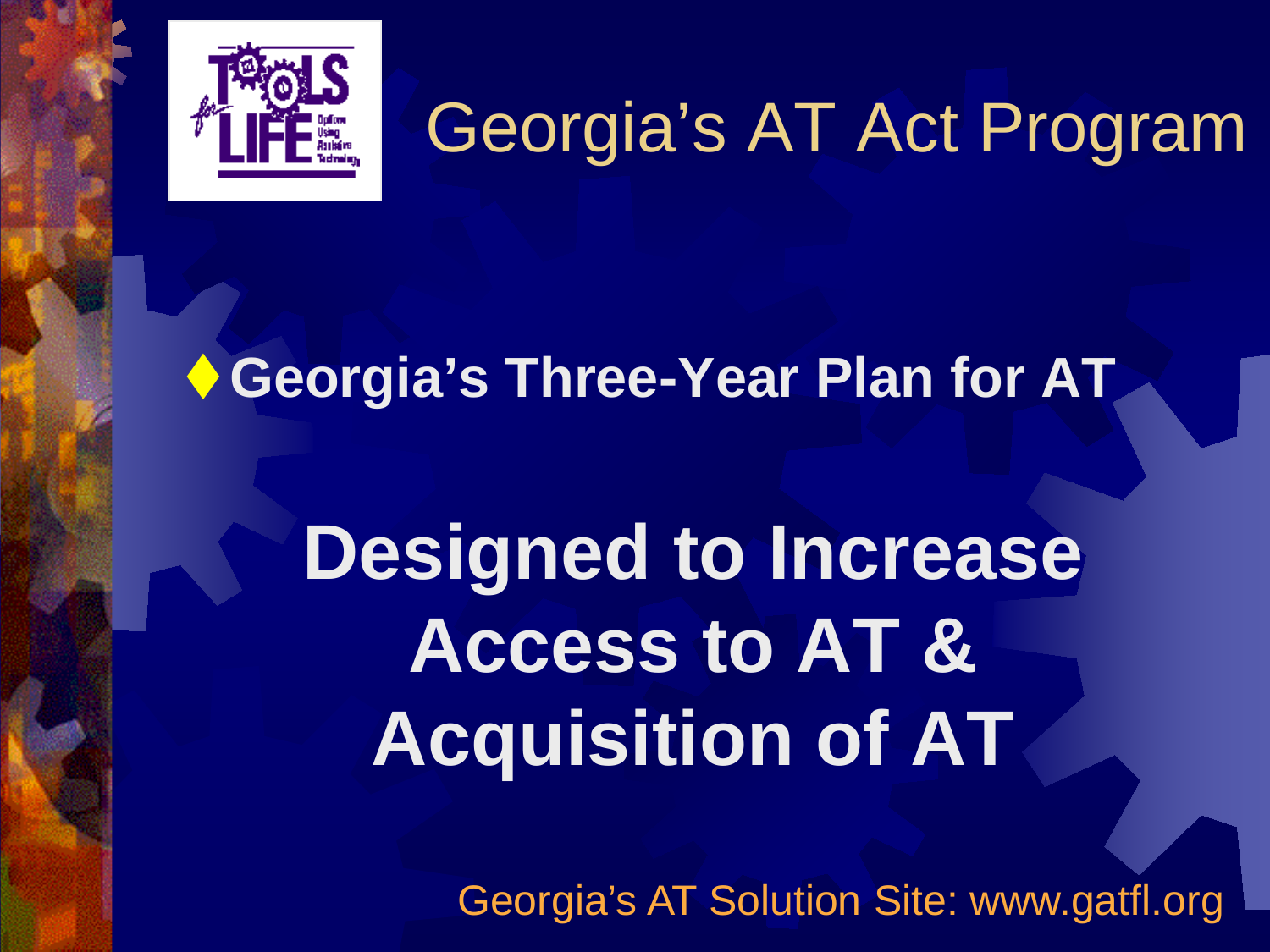

**Georgia's Three-Year Plan for AT**

**Focused on: Education, Employment, Community Living and IT/Telecommunications**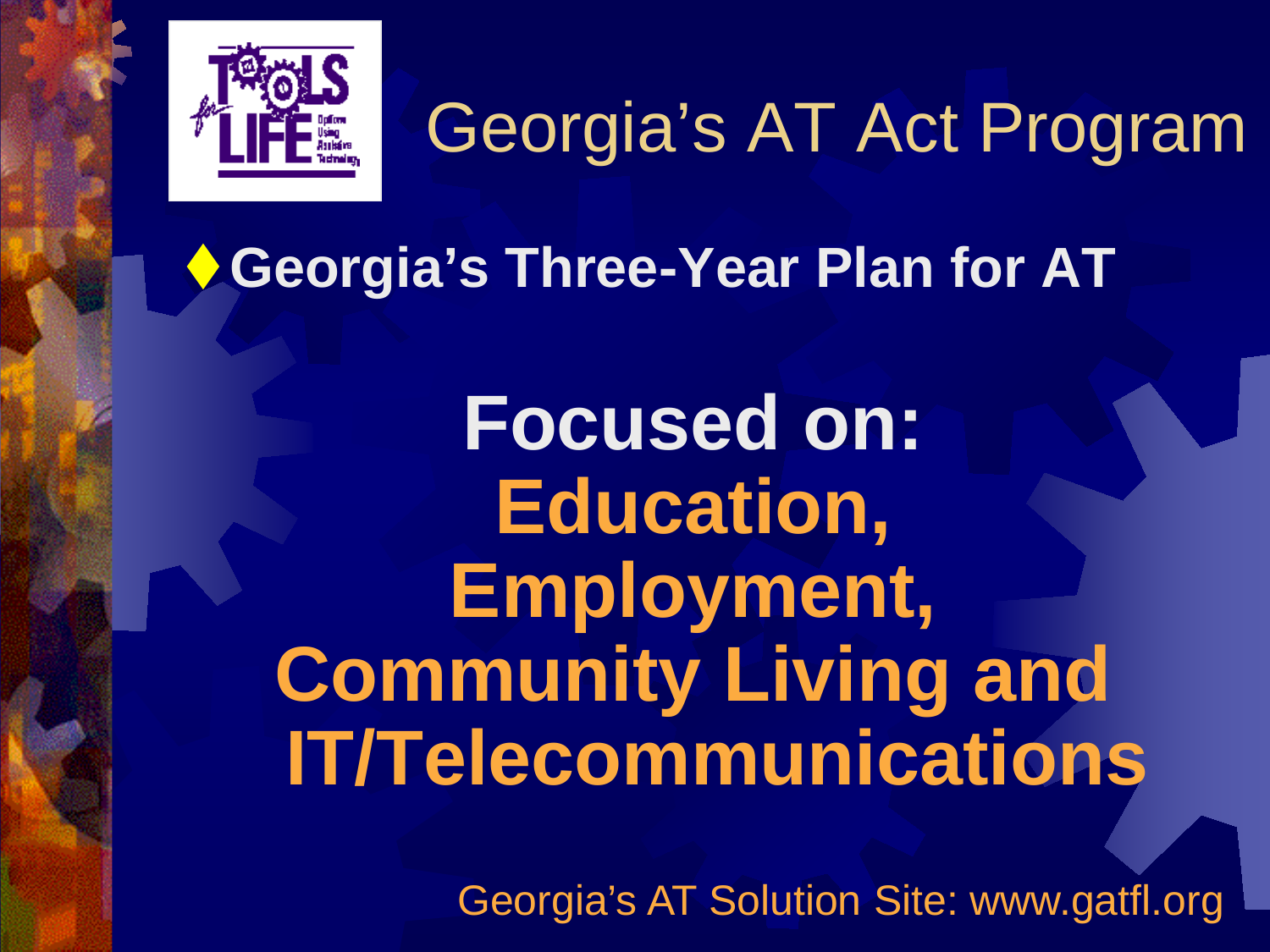

**Georgia's Three-Year Plan for AT has:**

**Two Distinct Activities to Accomplish Plan**

**Direct AT Service Activities** 

**State Leadership AT Activities**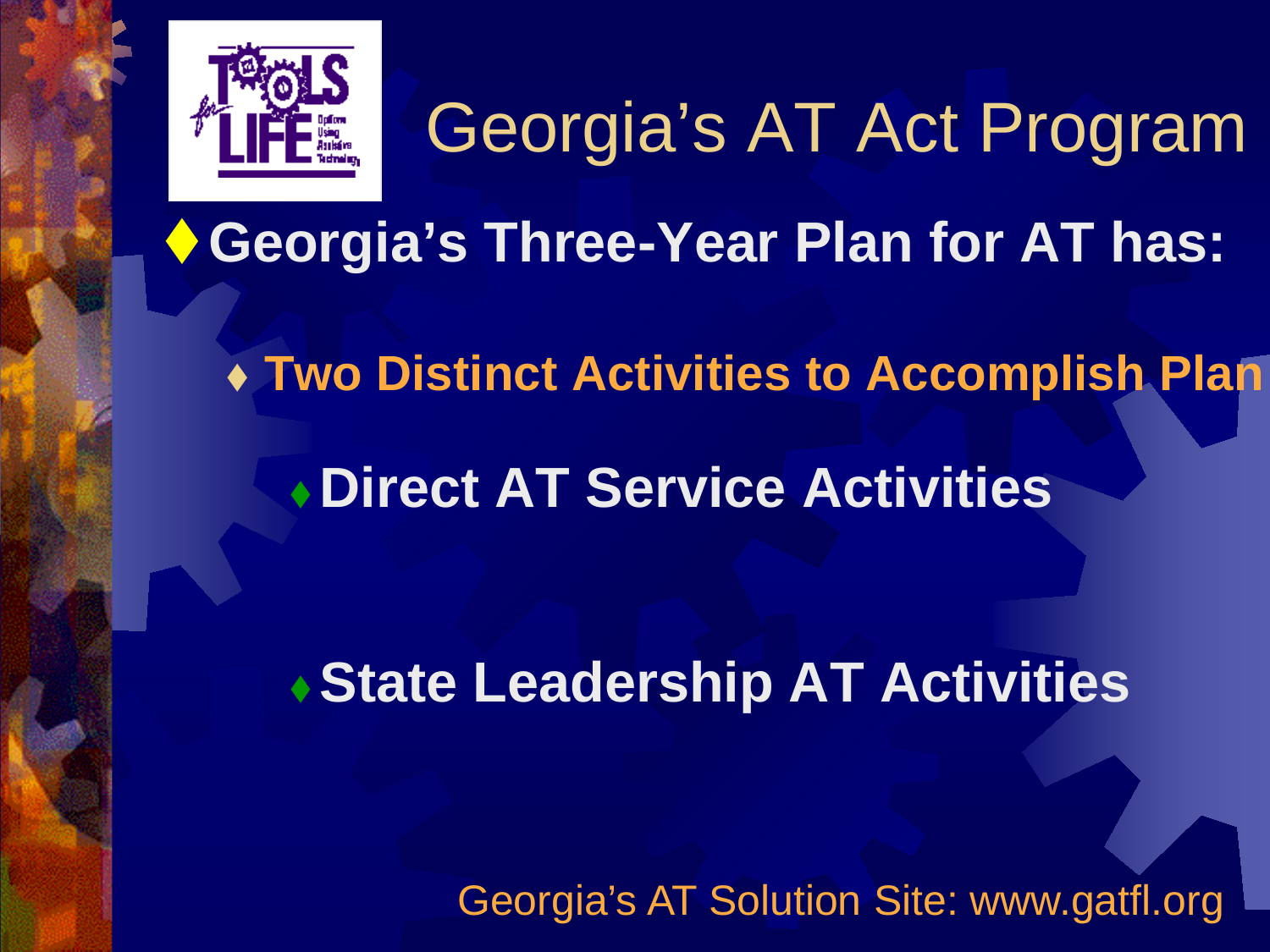

### **Direct ATRC Service Activities:**

- **AT Loan Library**
- **AT Evaluations &**
- **Training**
- **AT Demos – Promote**
- **Choice**
- **Resource and Referral**





State Plan for AT

Direct Service

State Leadership

We Need YOUR Ideas!

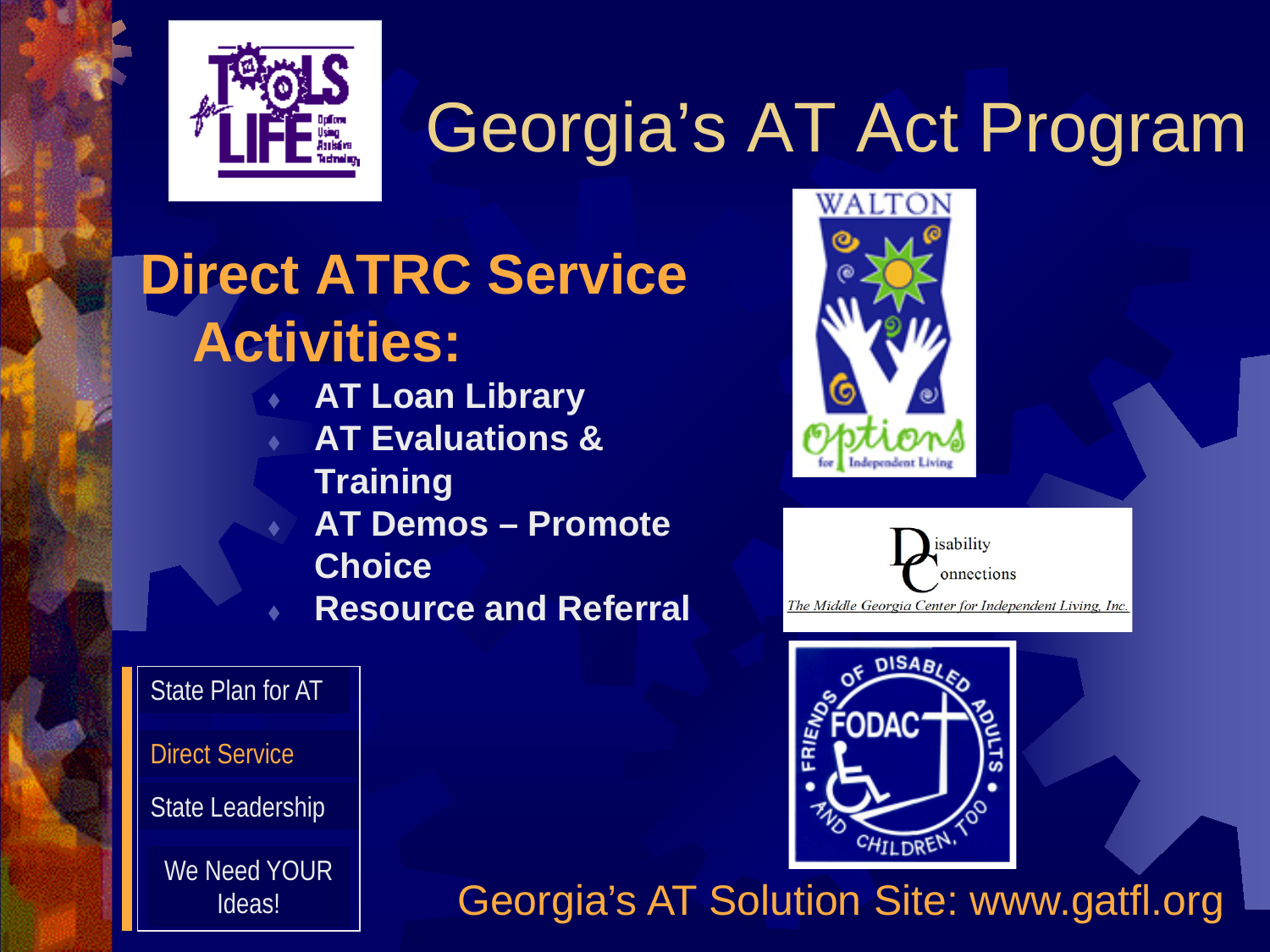

# **Your Local ATRC**

## Let's Get Started!

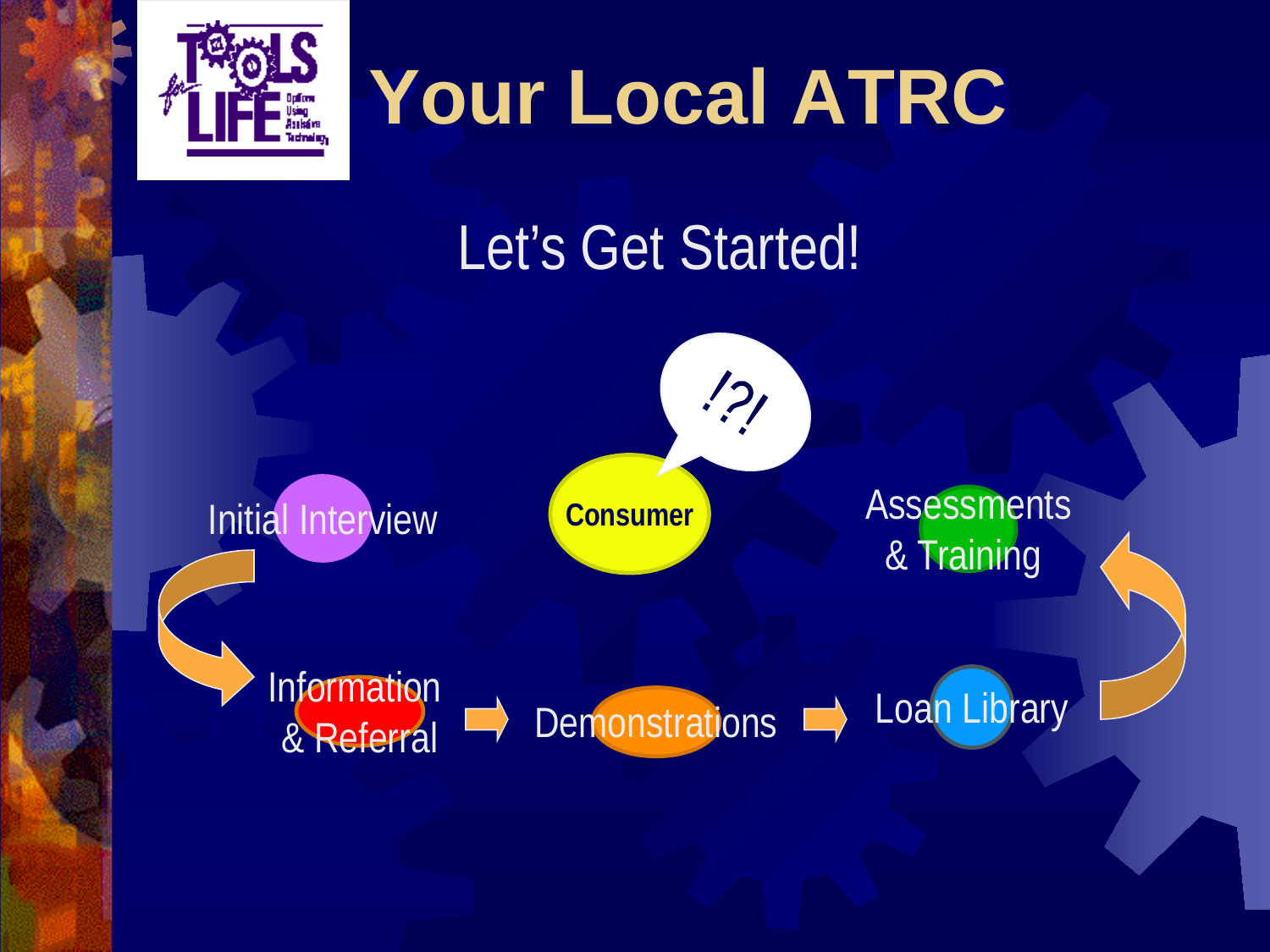

## **Your Local ATRC**

### **Lifelong Learning Lab**

**New AT Equipment & Software**

**Computer stations with AT hardware, ergonomic and software solutions. Teaching computer skills with AT, collaborating with Post Secondary Education and other agencies.**

**AT products sold in GA at a cost savings! Assist with finding both the device and the best price.**

**Refurbished Equipment**

#### **Staff Specialties**

**ADL adaptive devices, AT electronic equipment, such as Hand Held Computers, CCTV's, switches and Computers.**

**ATP, Occupational Therapist, JAWS Trainer, Speech Therapy Consultant, Engineer, Certified Computer Technicians, Computer Software Education Specialist**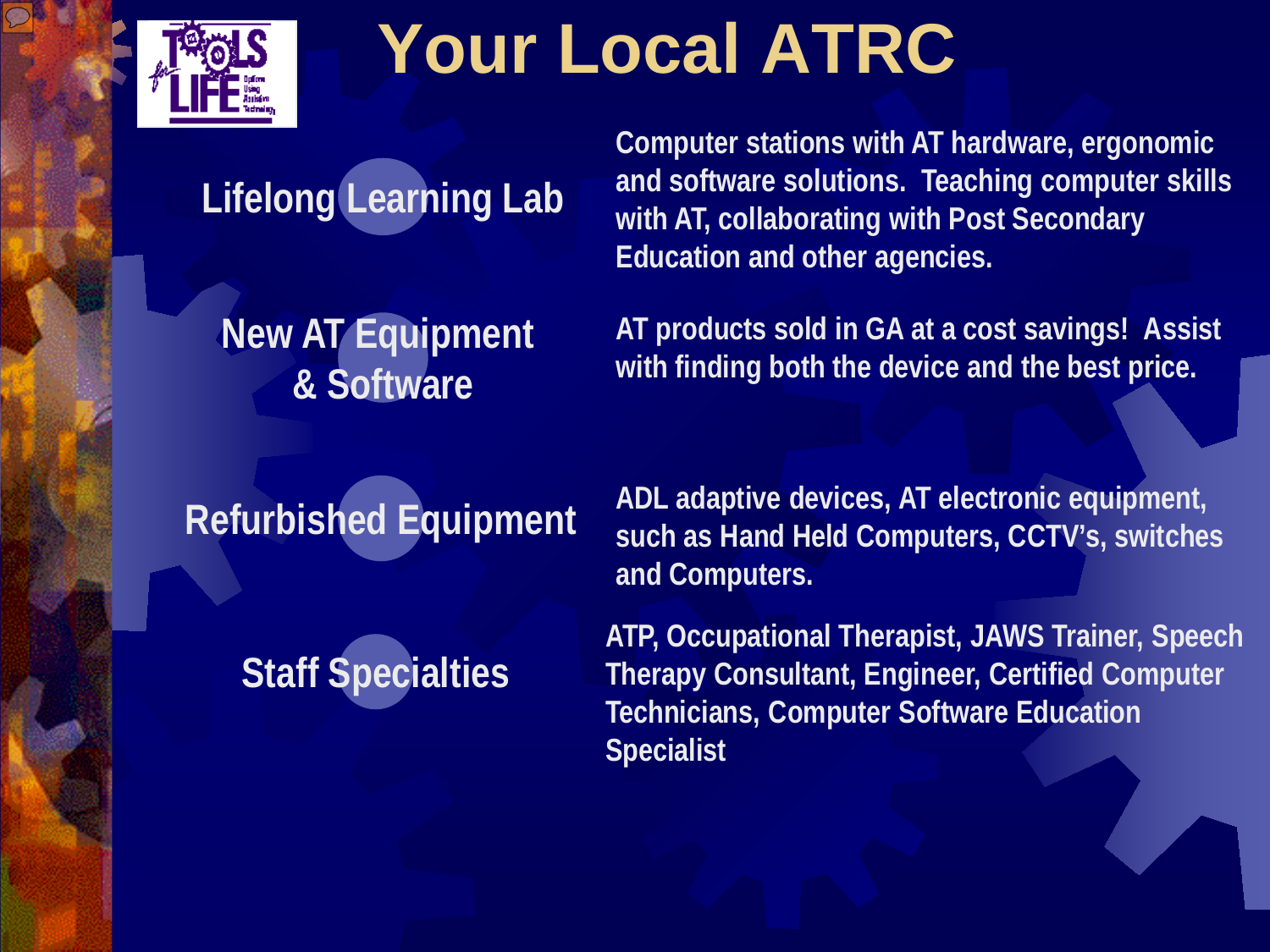

### **DC is…**

 **Non-Residential Center for Independent Living Private Non-Profit Organization Serving People of All Ages with All Types of Disabilities ◆ Serving a Twelve County area in Middle Georgia (IL Services) & Assistive Technology serving the Southwest Quadrant of Georgia Consumer Controlled**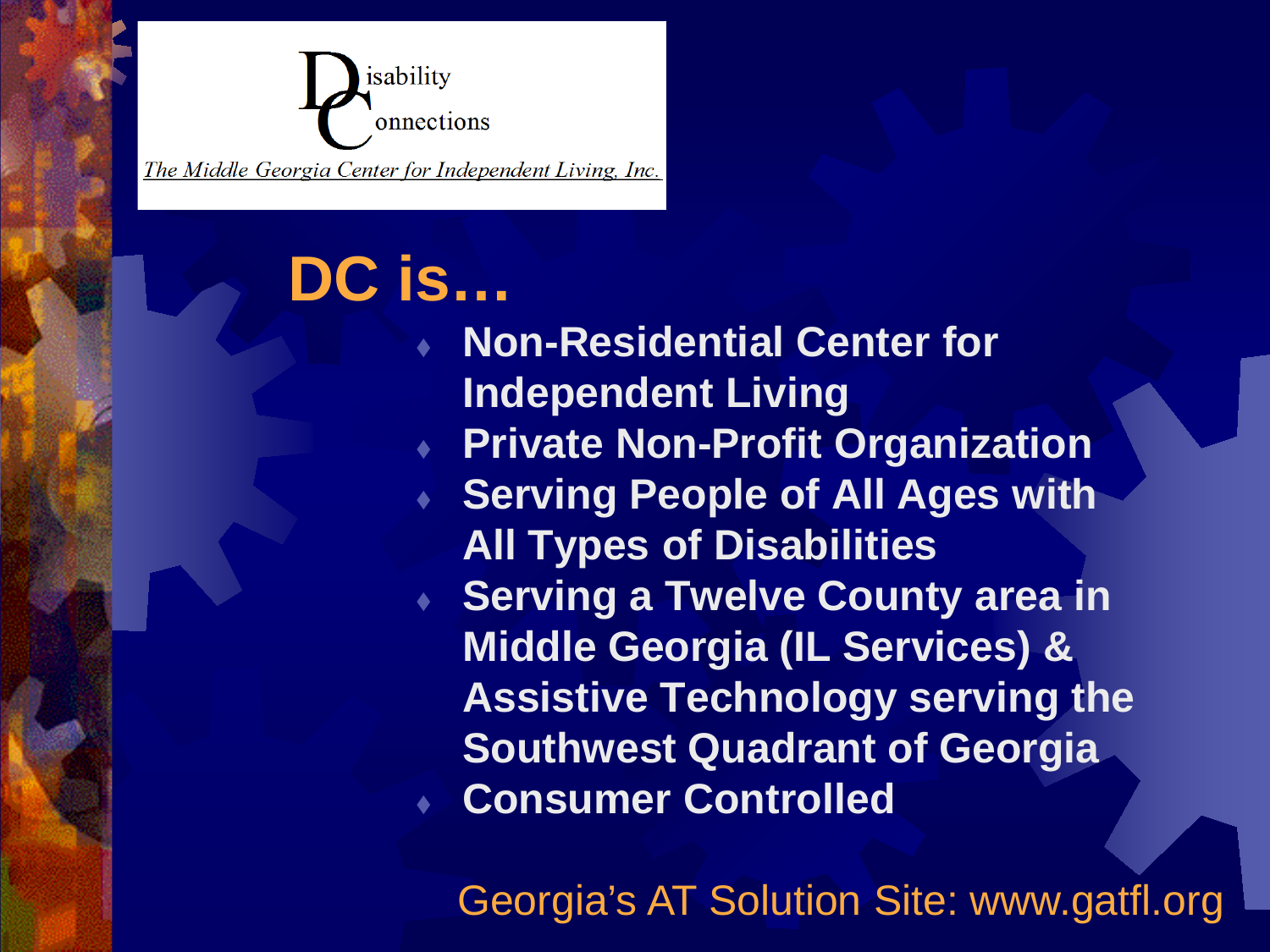

#### **Five Core Services:**

- **Information and Referral – Making sense of information and community resources that relate to disability.**
- **Peer Support – Connect people with disabilities together with peers who share their own valuable life experiences.**
- **Advocacy - Empower individuals to advocate in their own lives and advocating for the rights of all people with disabilities.**
- **Independent Living Skills Training – Give people with disabilities the knowledge and skills to lead a more productive and independent life.**
- **Nursing Home Transition – Assist people to relocate from nursing homes and other institutions into their own community.**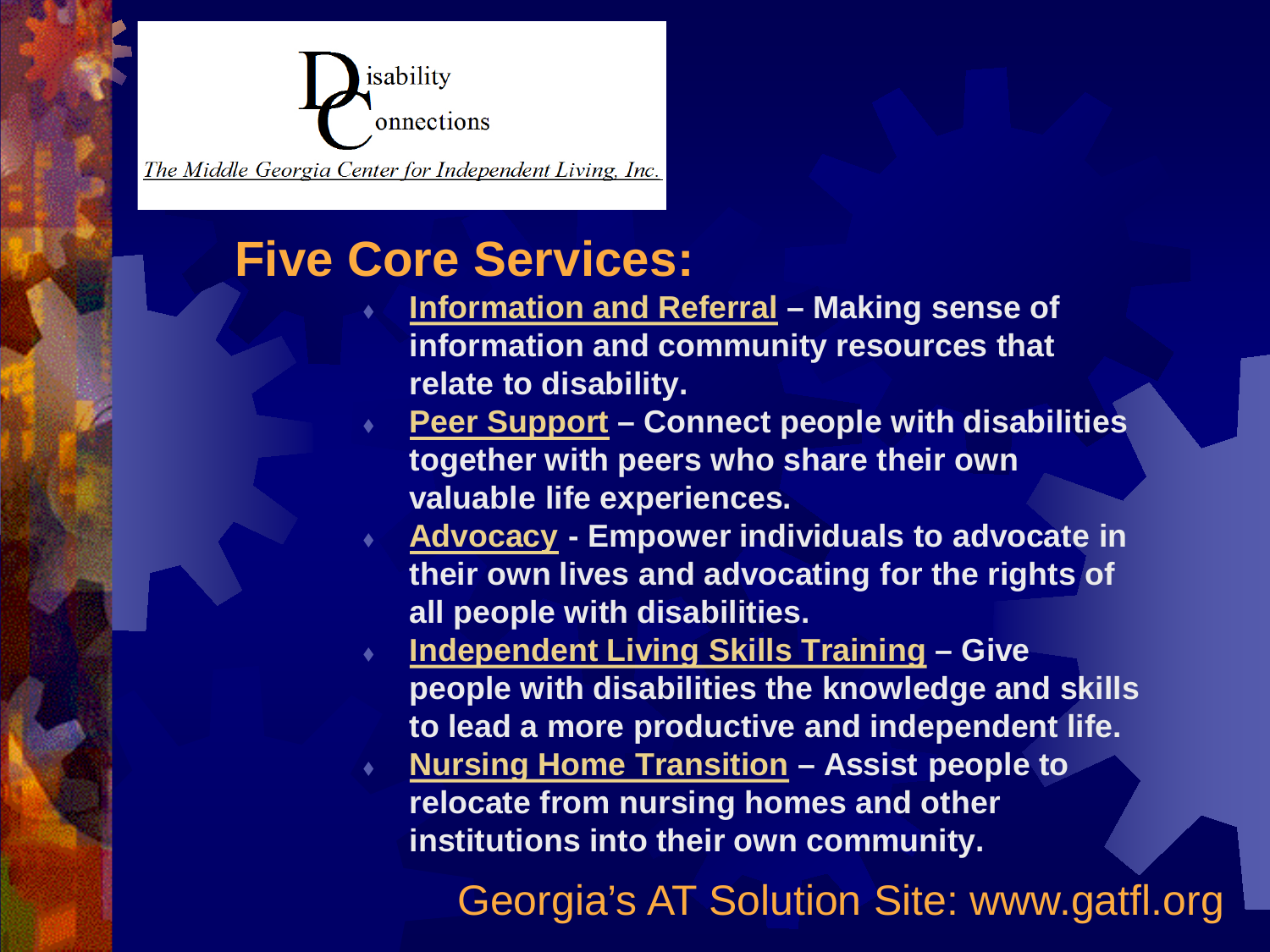

#### **HOME MODIFICATIONS: Ramps**

**Bathroom Modifications**

**Kitchen Modifications**

**Widening Doorways**



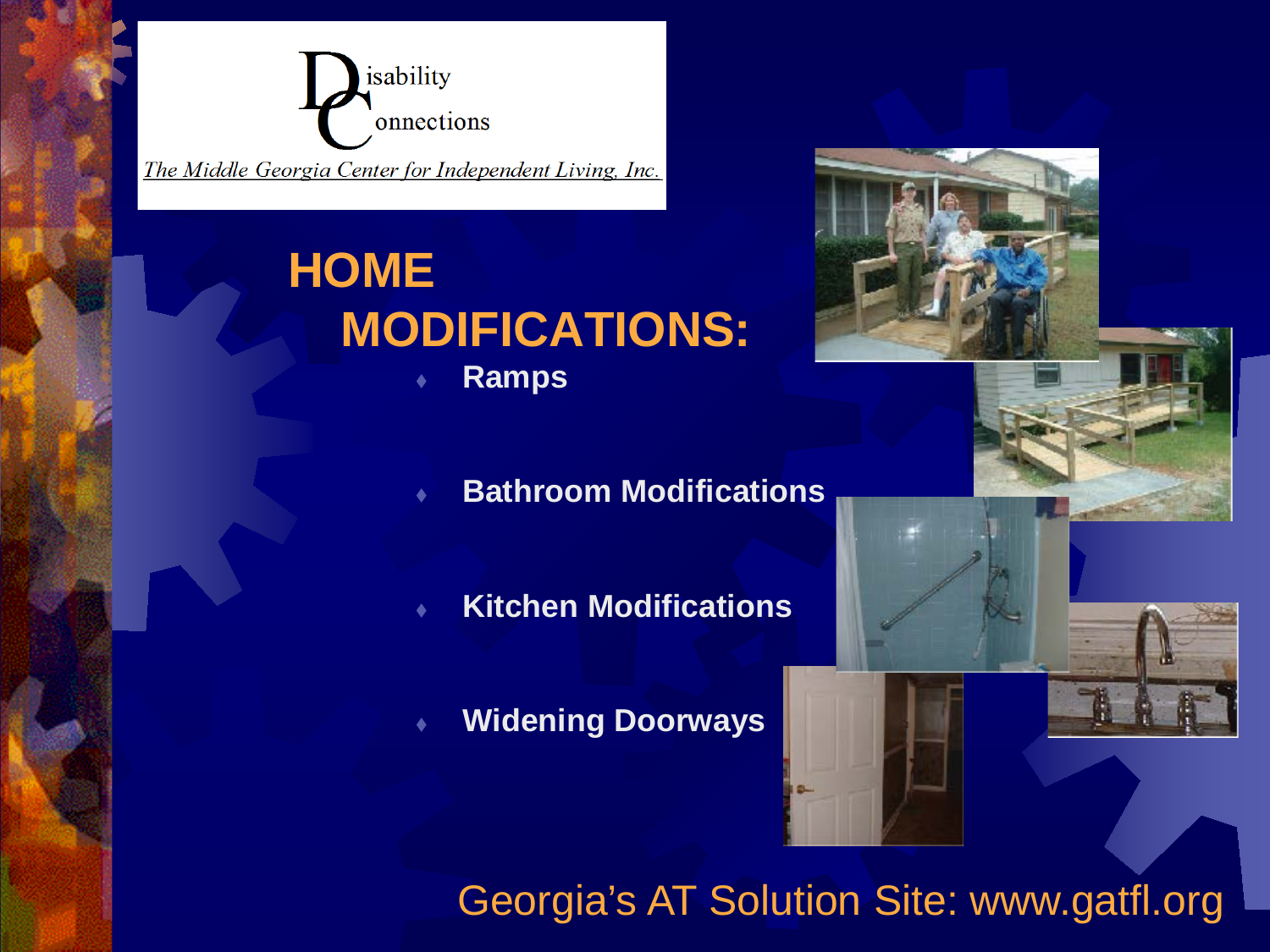

### **DC Tech**

#### **A Tools for Life Technology Resource Center**

- **Assistive Devices for Loan**
- **Computer Skills Training**
- **Computer Recycling Distribution**
- **Scholarship for Assistive Devices**
- **AT Assessments & Training**

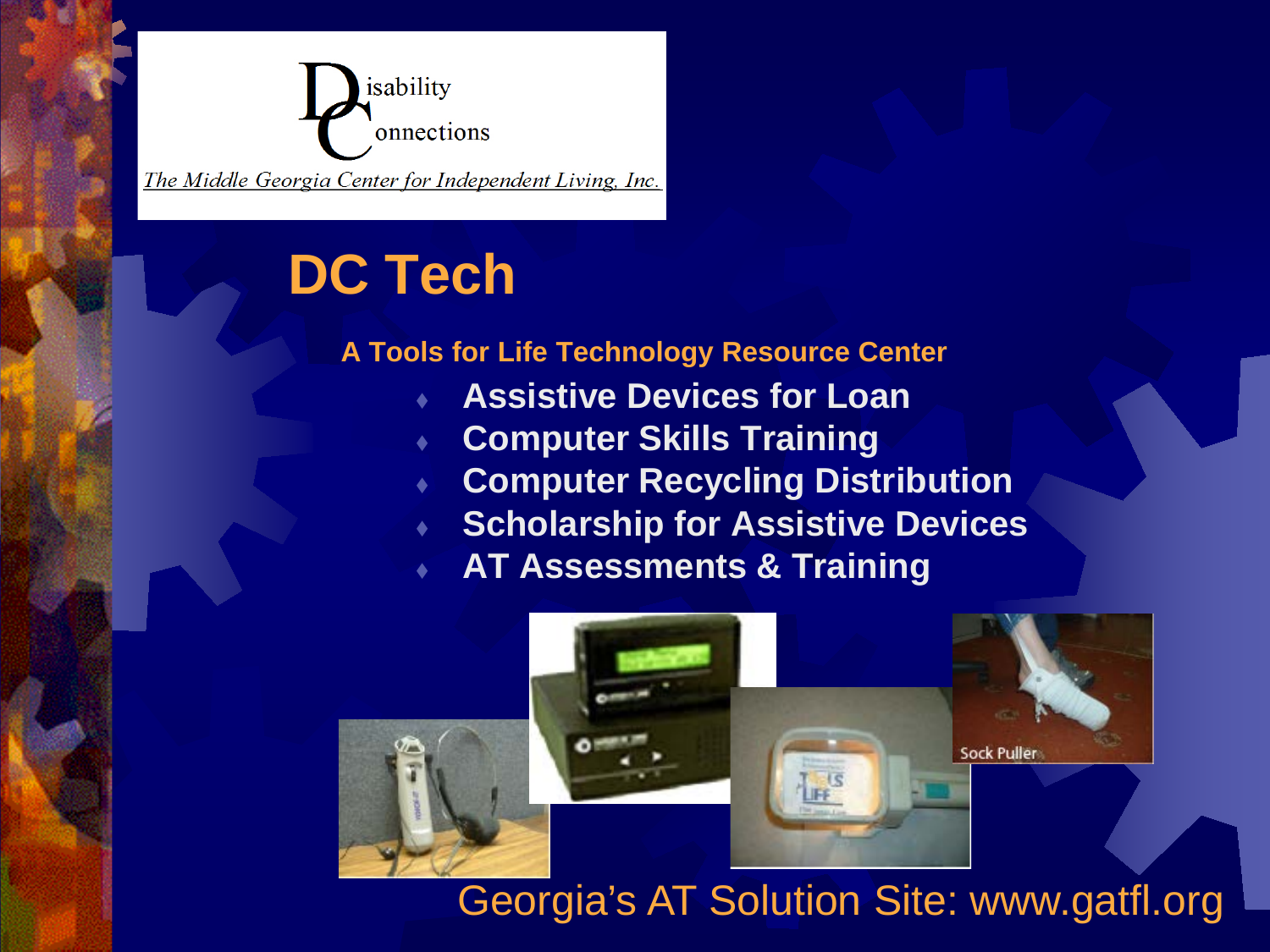

# **Walton Options For Independent Living**

### **Mission:**

Direct Service<br>State Leaders State Plan for AT State Leadership We Need YOUR Ideas!

*Empowering persons of all ages with all types of disabilities to reach their highest level of independence, including community inclusion and employment.*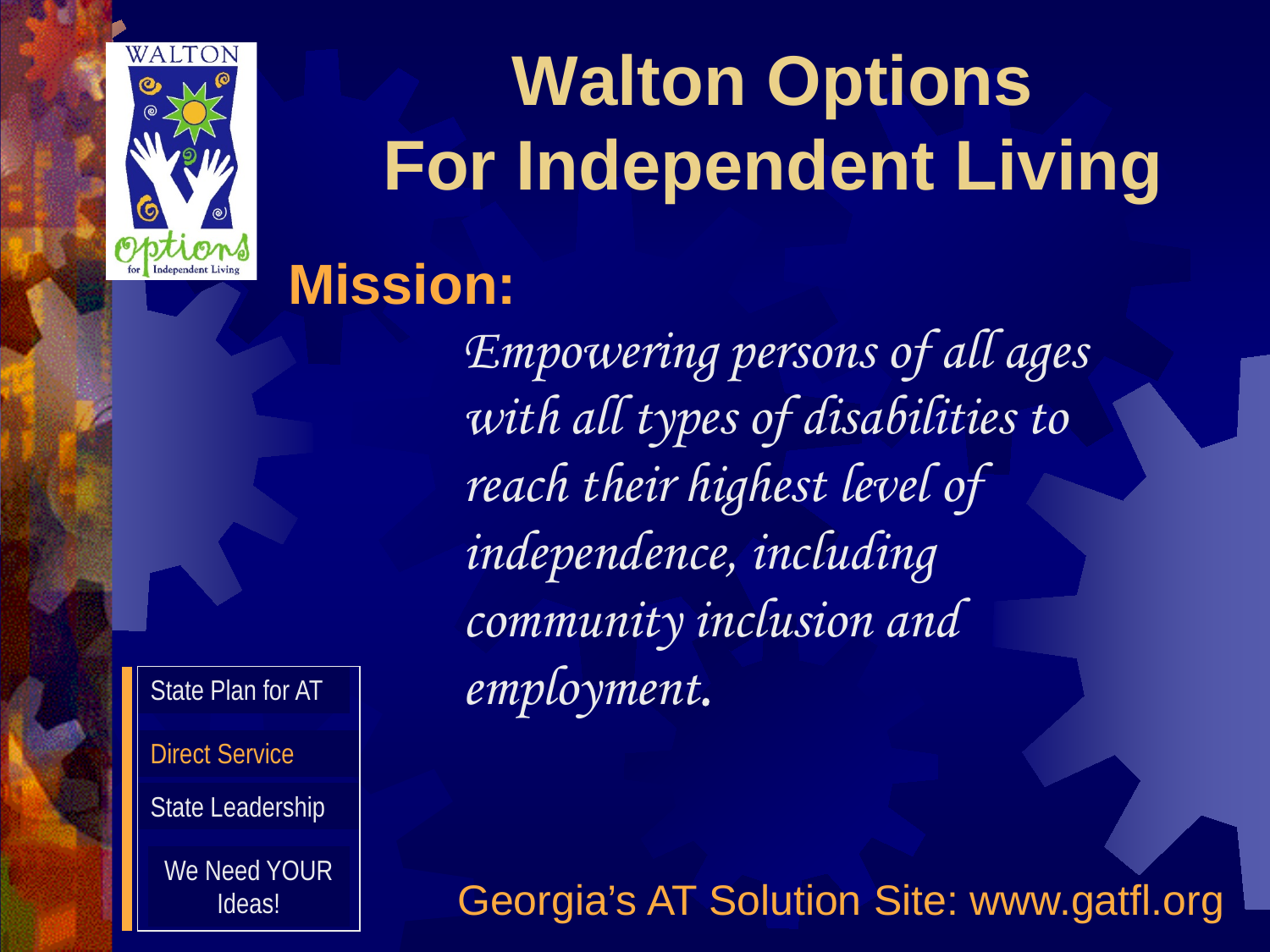

**Walton Options for Independent Living Walton Options is…**

- **Non-Residential, Consumer Controlled Center for Independent Living**
- **Private Non-Profit Organization**
- **Serving People of All Ages with All Types of Disabilities**
- **Providing IL and BPAO Services in 30 counties in Georgia and 10 counties in Western South Carolina**
	- **Providing Assistive Technology services to Eastern Georgia**

Walton Options for Independent Living: www.waltonoptions.org

Direct Service State Plan for AT State Leadership We Need YOUR

Ideas!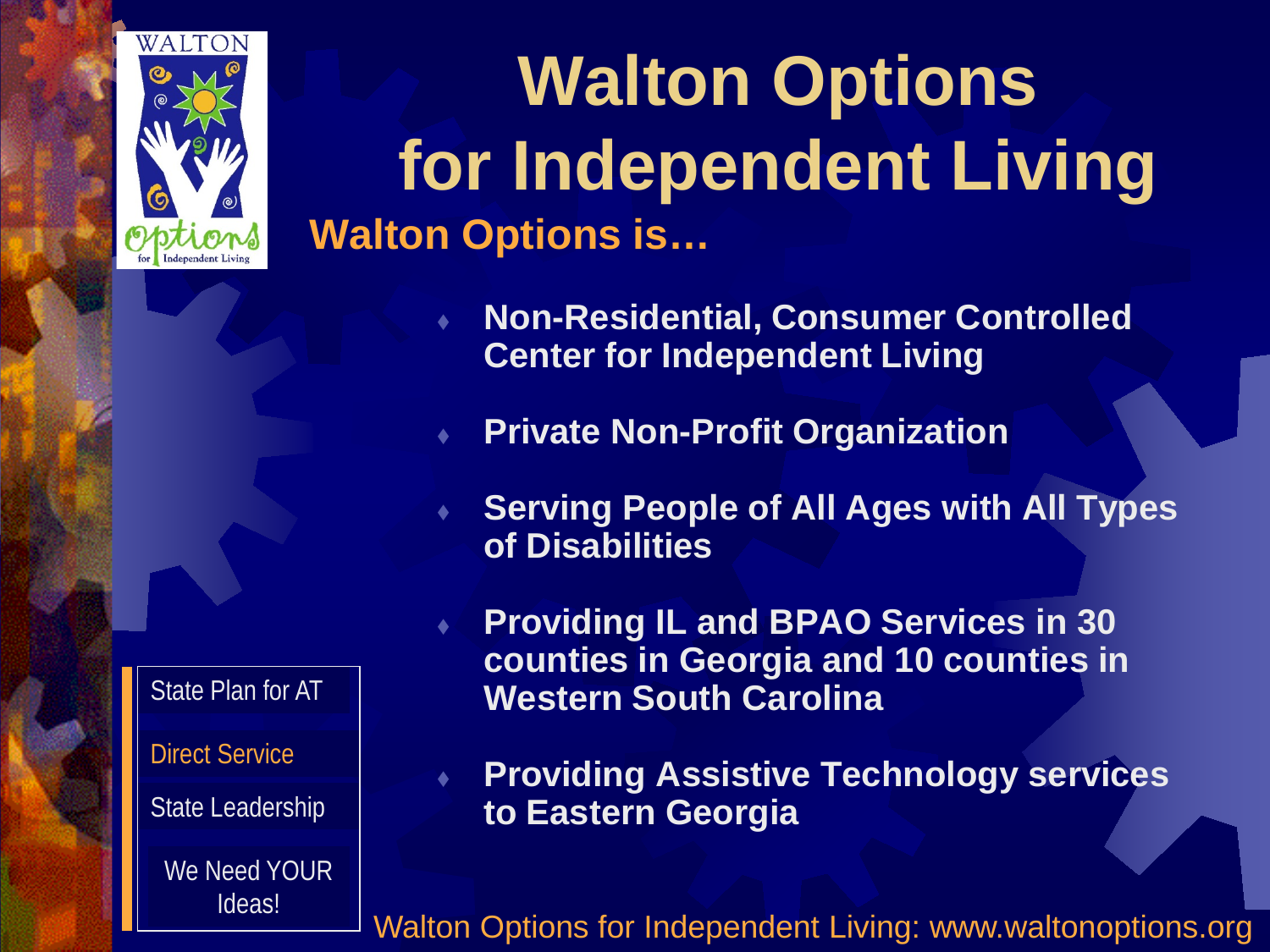

## **Five Core Services: Walton Options for Independent Living**

- **Information and Referral – Making sense of information and community resources that relate to disability.**
- **Peer Support – Connecting people with disabilities together with peers who share their own valuable life experiences.**
- **Advocacy - Empowering individuals to advocate in their own lives and advocating for the rights of all people with disabilities.**

Direct Service State Plan for AT State Leadership We Need YOUR Ideas!

 **Independent Living Skills Training – Giving people with disabilities the knowledge and skills to lead a more productive and independent life.**

 **Nursing Home Transition – Assist people to relocate from nursing homes and other institutions into their own community.**

Walton Options for Independent Living: www.waltonoptions.org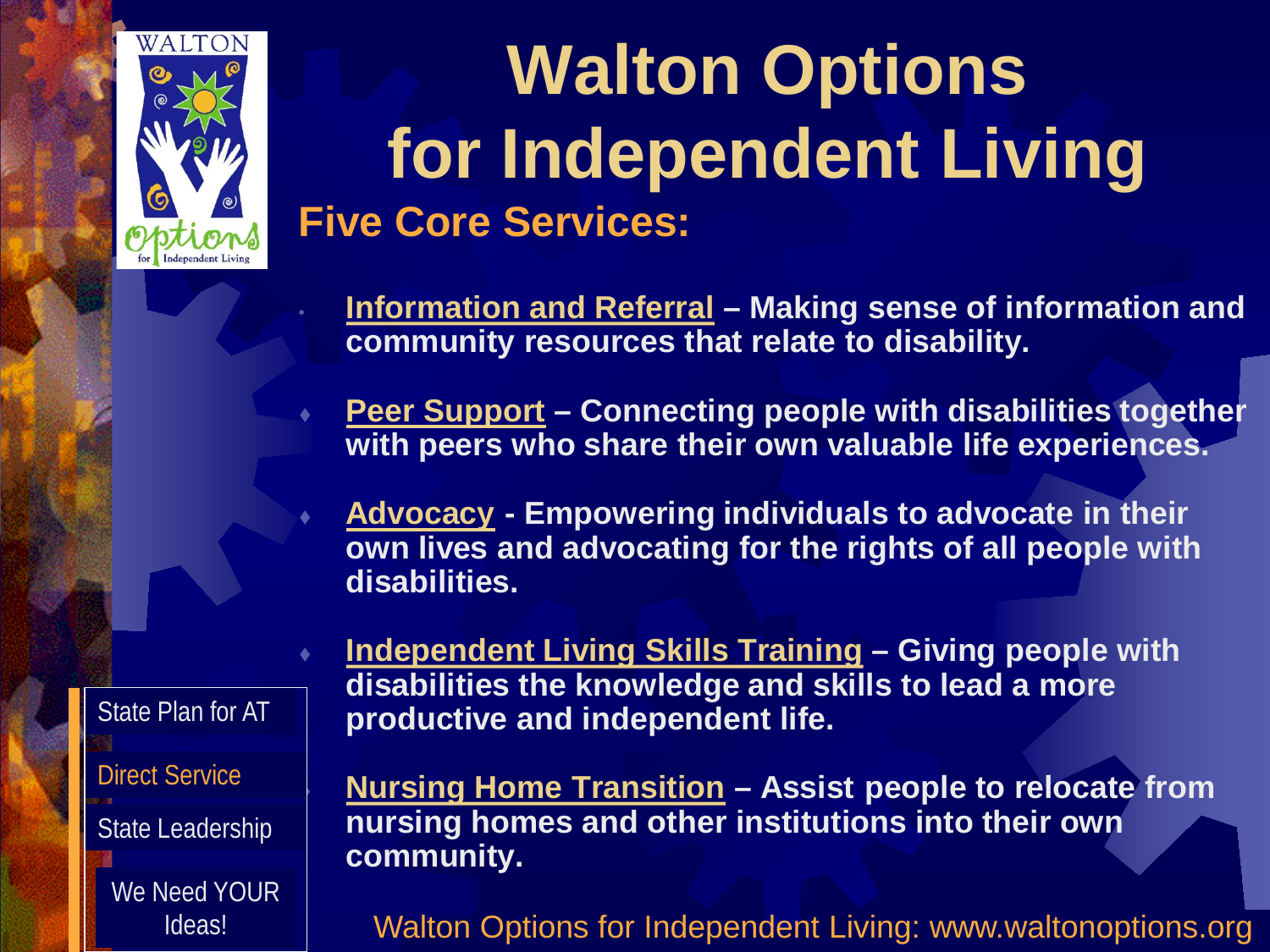

# **Walton Options for Independent Living**

### **HOME MODIFICATIONS:**

- **Ramps**
- **Bathroom Modifications**
- **Kitchen Modifications**
	- **Widening Doorways**

Direct Service State Plan for AT State Leadership We Need YOUR

Ideas!

Walton Options for Independent Living: www.waltonoptions.org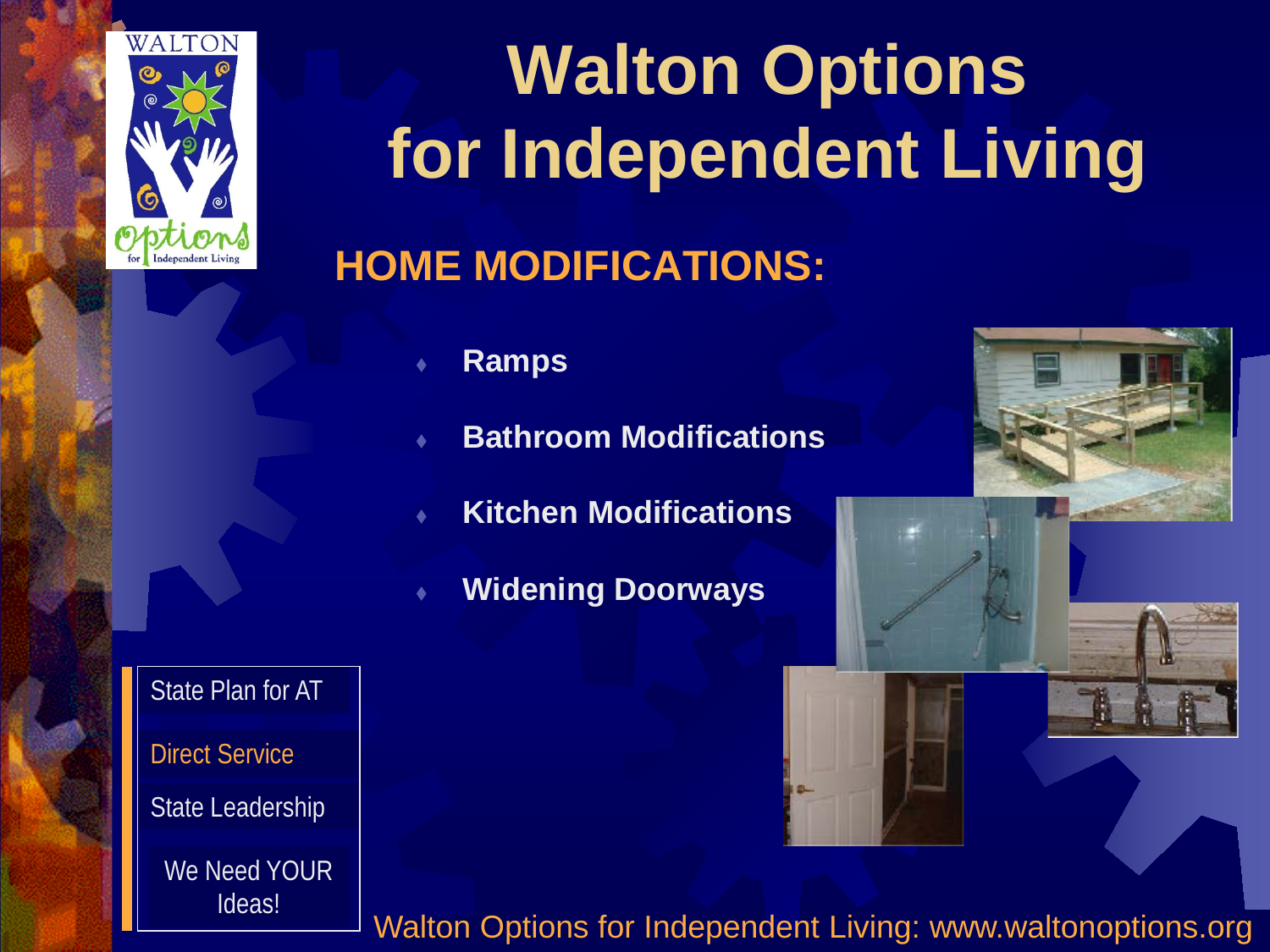

## **Walton Options for Independent Living**

#### **Tools for Life Technology Resource Center**

- **Technology Demos, Tours and Loans**
- **ReBOOT**
- **AT Assessments & Training**
- **AT Re-use Loan Closet**
- **Older Blind Services**



Walton Options for Independent Living: www.waltonoptions.org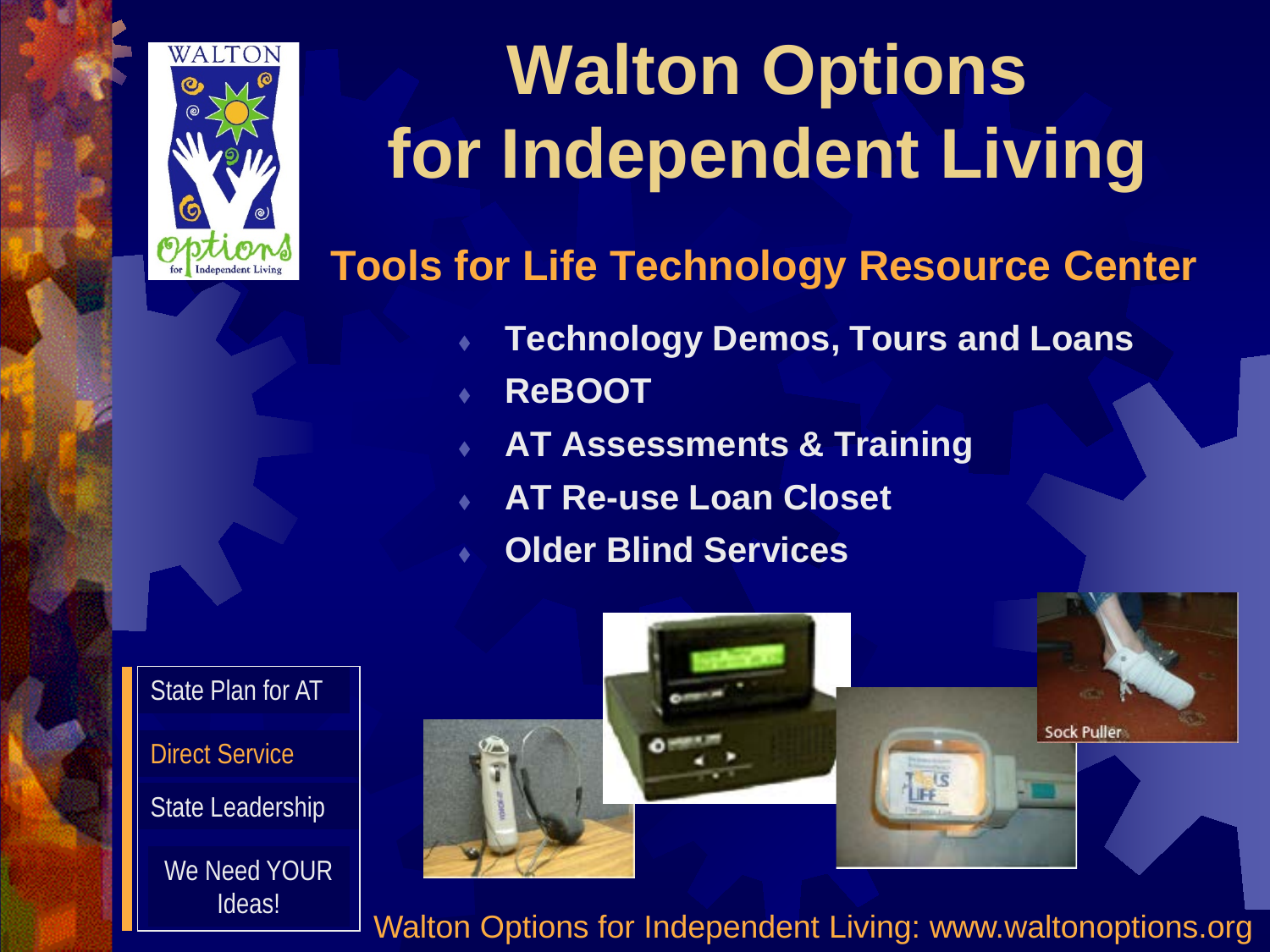



Direct Service State Plan for AT State Leadership We Need YOUR

Ideas!

**FODAC is a statewide provider of Durable medical equipment and has given away over 16,000 wheelchairs since 1986. 45 states and 65 countries have received some equipment over those years.**

**FODAC is providing the physical needs of people with disabilities of all types and ages through:**

- **Durable medical equipment - wheelchairs and mobility aids**
- **Ramps for Champs – home access ramps and modifications**
- **ReMount – wheelchair and scooter lifts for vehicles**
- **Disposable medical equipment – catheters, braces, liquid nutrition, etc.**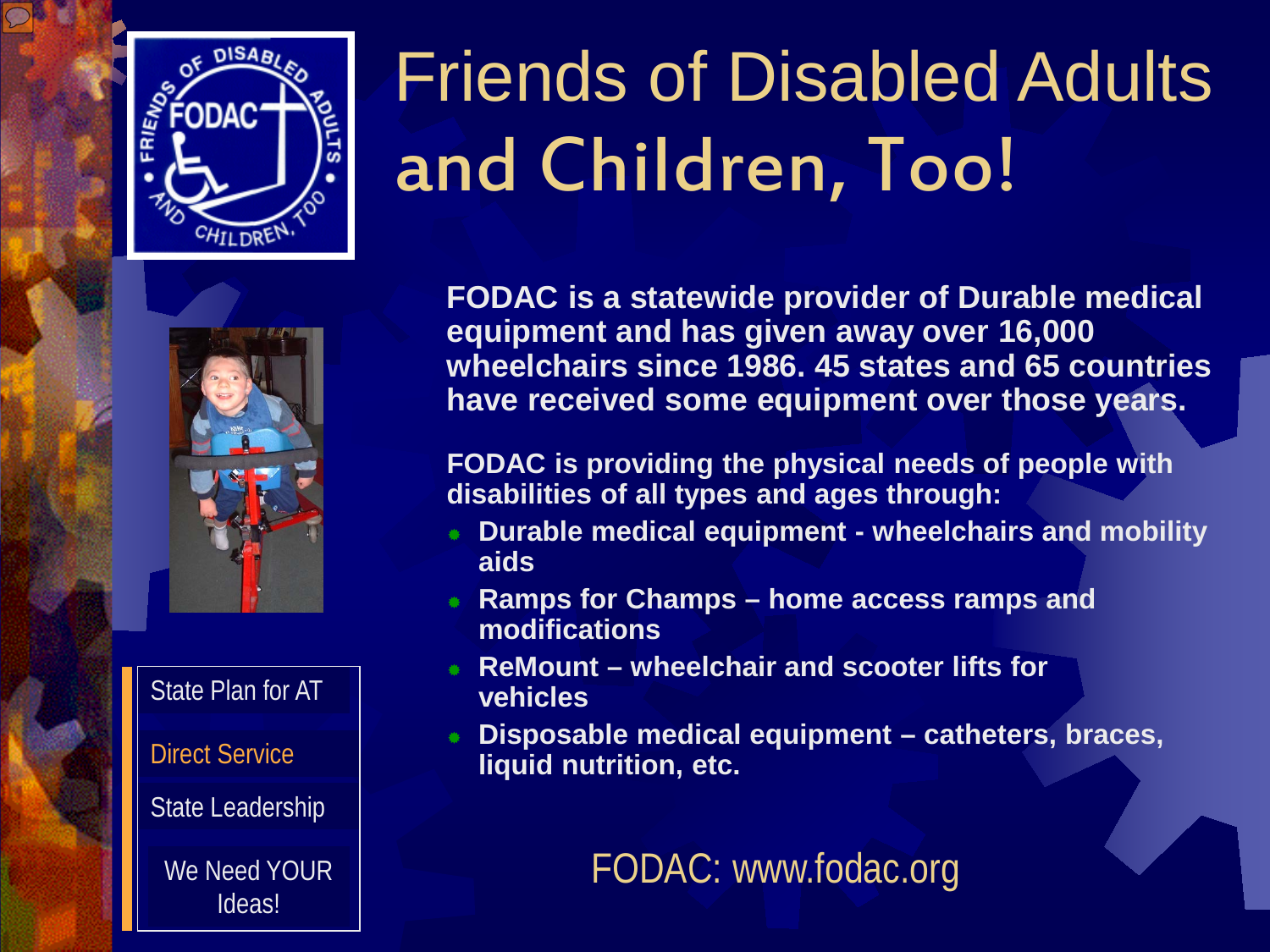



Direct Service State Plan for AT State Leadership We Need YOUR

Ideas!

#### **Durable Medical Equipment**

 **FODAC provides wheelchairs, scooters, bathroom aids, hospital beds, walkers, quad canes, and a host of other items such as standers, corner chairs and numerous other therapeutic aids.**

 **FODAC has collection sites around Atlanta and nearby cities that collect used DME. FODAC picks up these donations from local rehab hospitals, DME companies, and homes. Equipment is checked out, cleaned by staff and volunteers, and issued to clients who have no benefits or who have to wait for benefits from Medicare/Medicaid.**

 **FODAC averages 2000 clients served each year, some with multiple items.**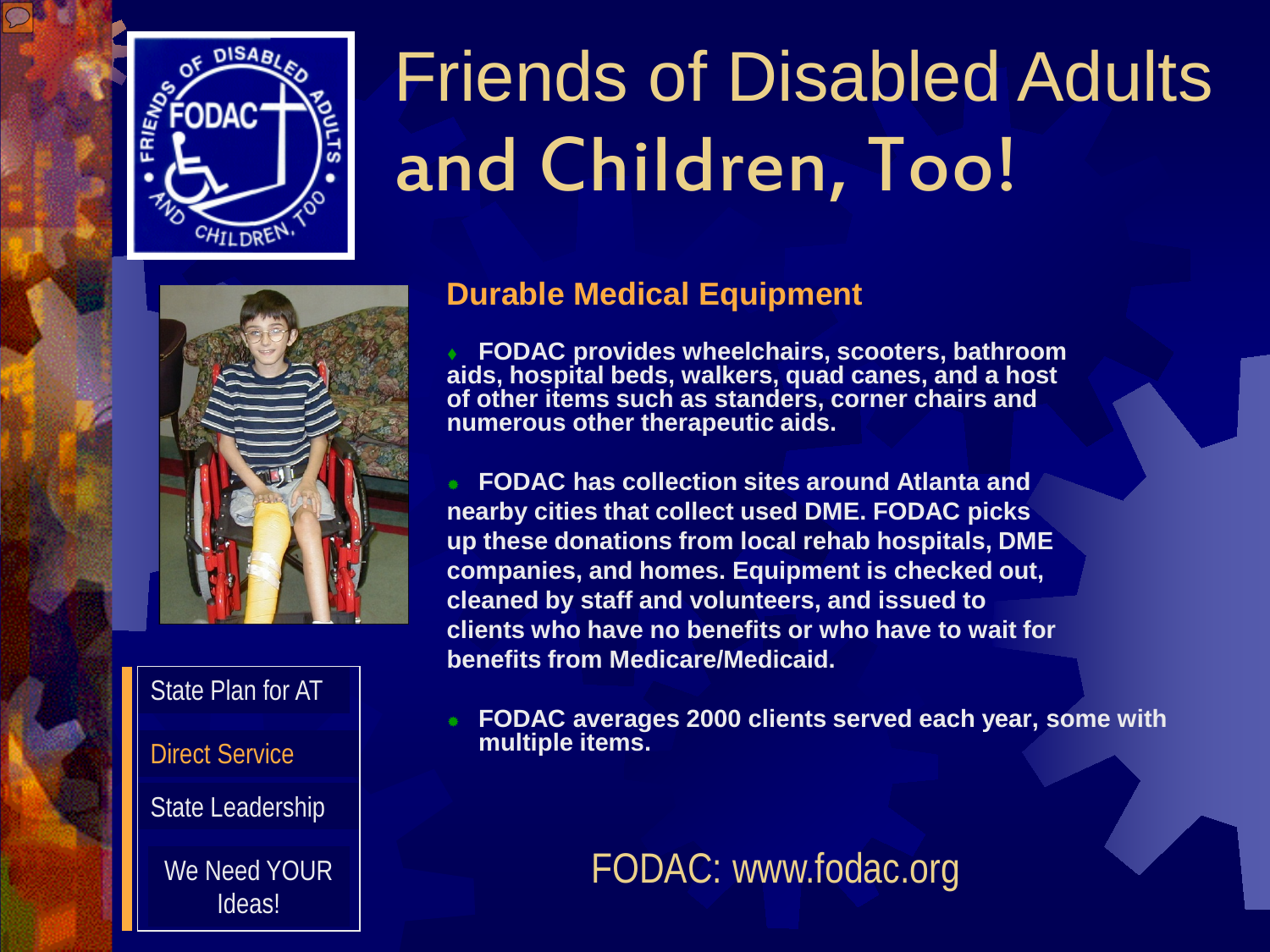

#### **Ramps for Champs**



Direct Service State Plan for AT State Leadership We Need YOUR Ideas!

- **Home access ramps**
- **Bathroom modifications**
- **Kitchen modifications**
- **Door widening**
- **Stairlift installation**
- **Donated labor is used to build home access ramps in the Metro Atlanta area.**
- **Other home modifications are completed in collaboration with contractors and installers.**
- **Current and Pending contracts include:** 
	- **Dept. of Community Affairs Federal Home Loan Bank Woodmen of the World Gwinnett County CDBG funds Cobb County CDBG funds**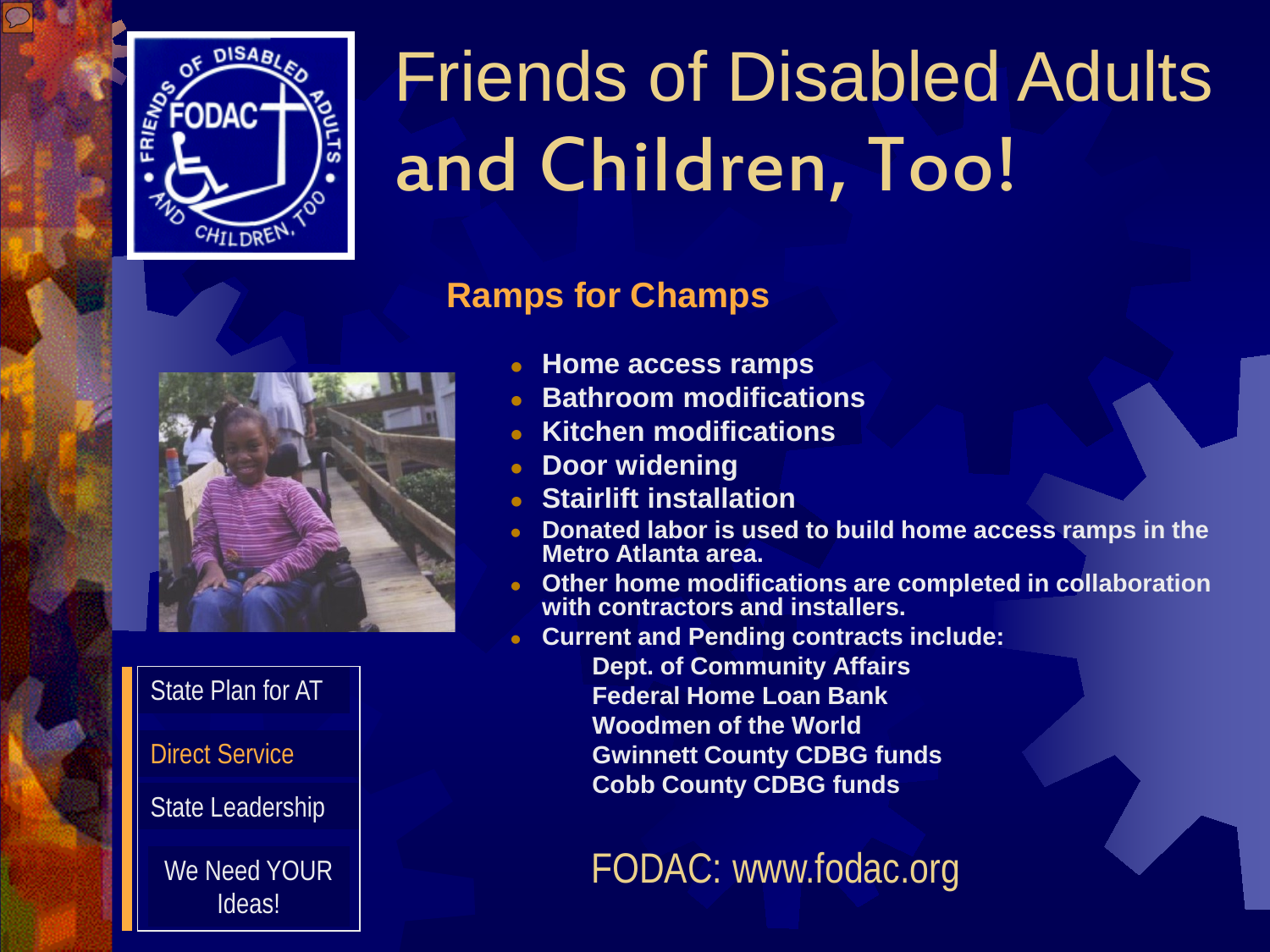

### **ReMount**



 **Installing donated and new adaptive equipment in vehicles for people in need.**

Direct Service State Plan for AT State Leadership We Need YOUR Ideas!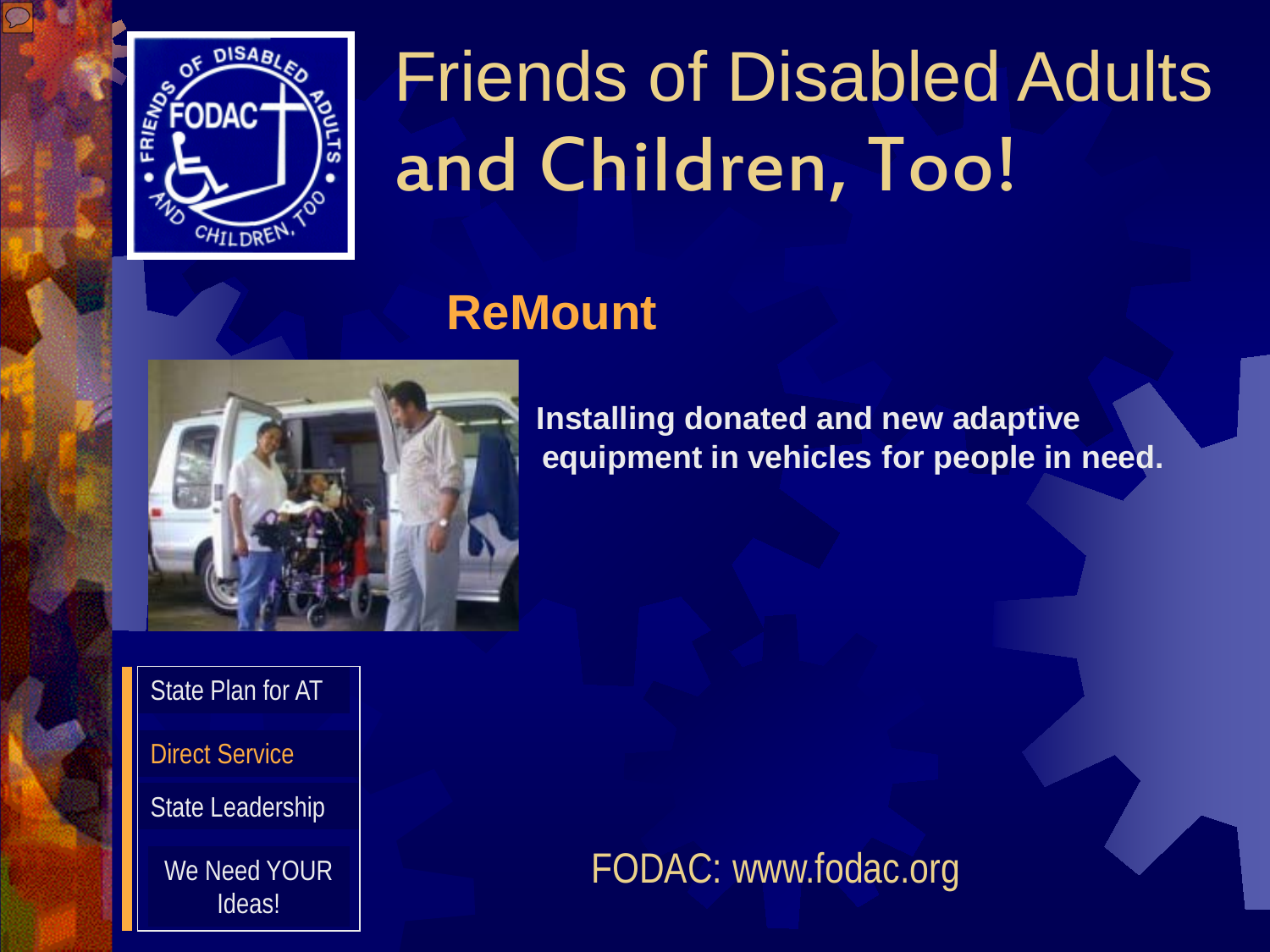



Direct Service State Plan for AT State Leadership We Need YOUR Ideas!

### **International**

 **Through several partnerships, FODAC ships hundreds of wheelchairs every year to countries around the world.**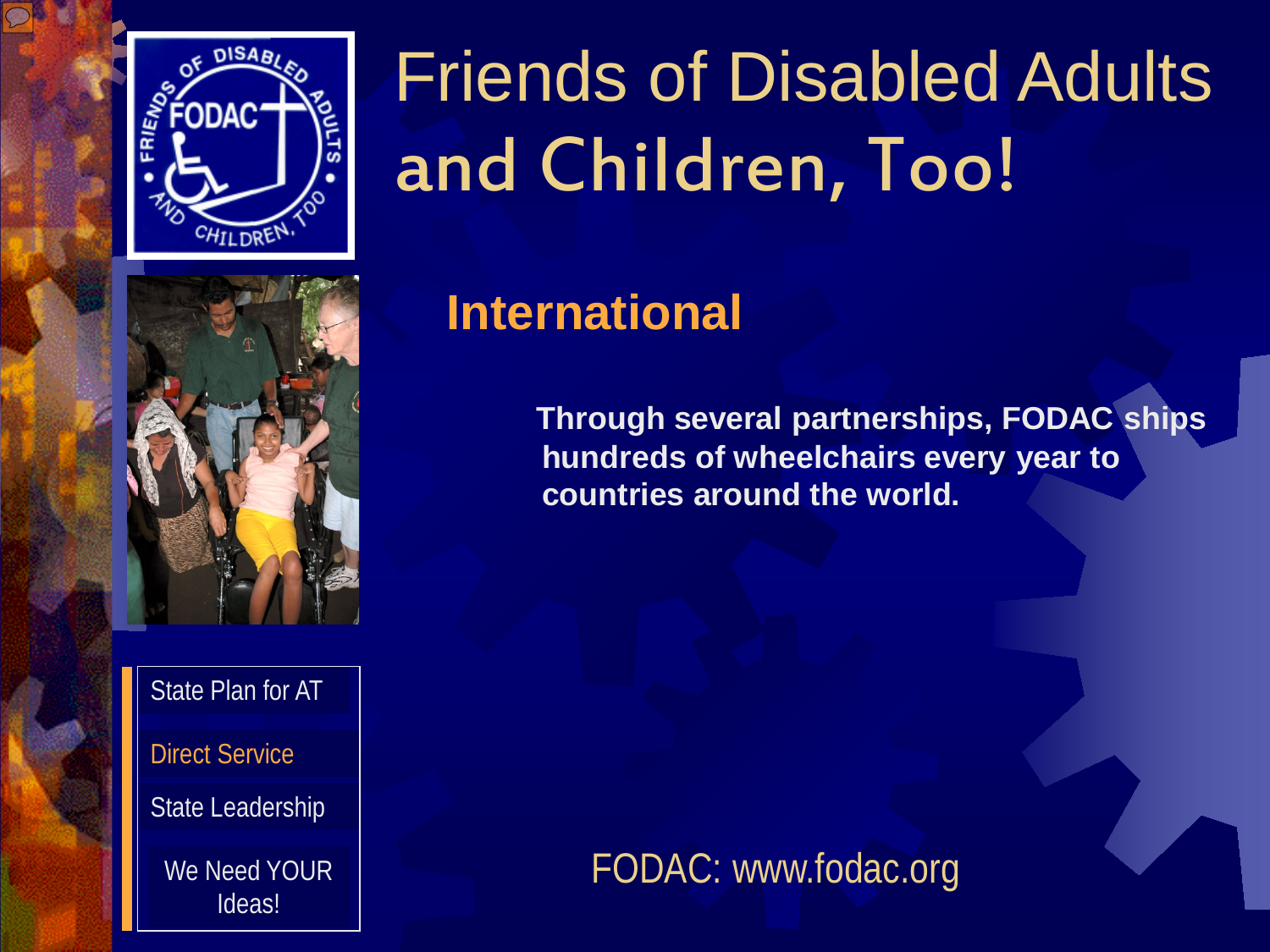

### Georgia's Alternative Loan Program

*Credit-Able is a partnership between many organizations dedicated to improving the lives of Georgians with disabilities, including …*

Direct Service State Plan for AT State Leadership We Need YOUR Ideas!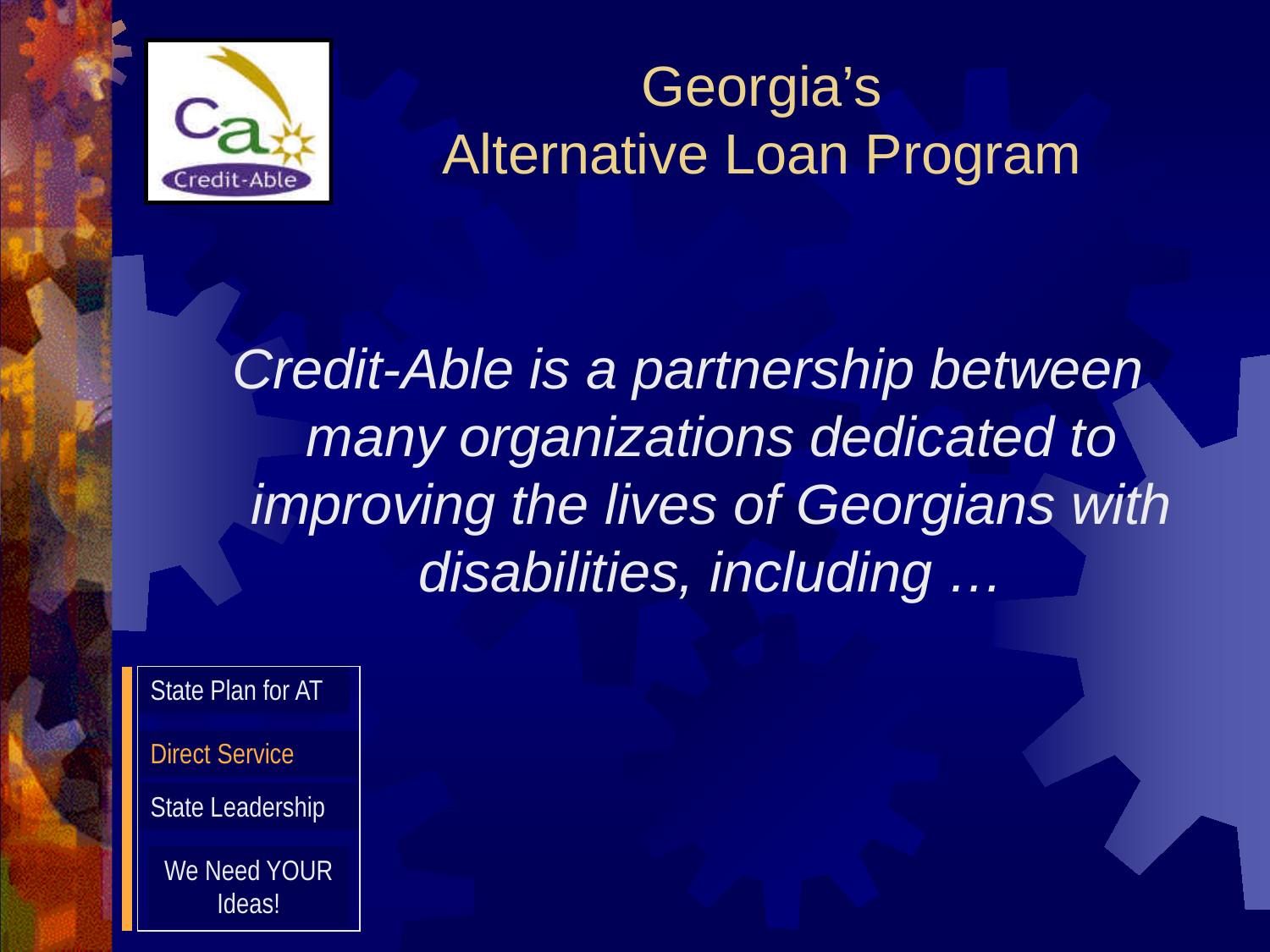

#### Georgia's Alternative Loan Program for Assistive Technology

*Credit-Able began as a collaborative effort between*:

#### •**Georgia Department of Labor** – serving as the Lead Agency

•Responsible for managing federal grant funds and assisting with marketing & outreach

#### •**Tech-Able** – serving as the Community Based Organization

•Responsible for providing disability and AT expertise, AT lending library, and advisory & oversight

•**Georgia Credit Union Foundation & GettingAhead Association** – serving as our Financial Partner

•Responsible for ensuring the link with credit unions and managing the loan guarantee fund

#### •**Other Partners** –

- •Brain and Spinal Cord Injury Trust Fund
- •Georgia Department of Community Affairs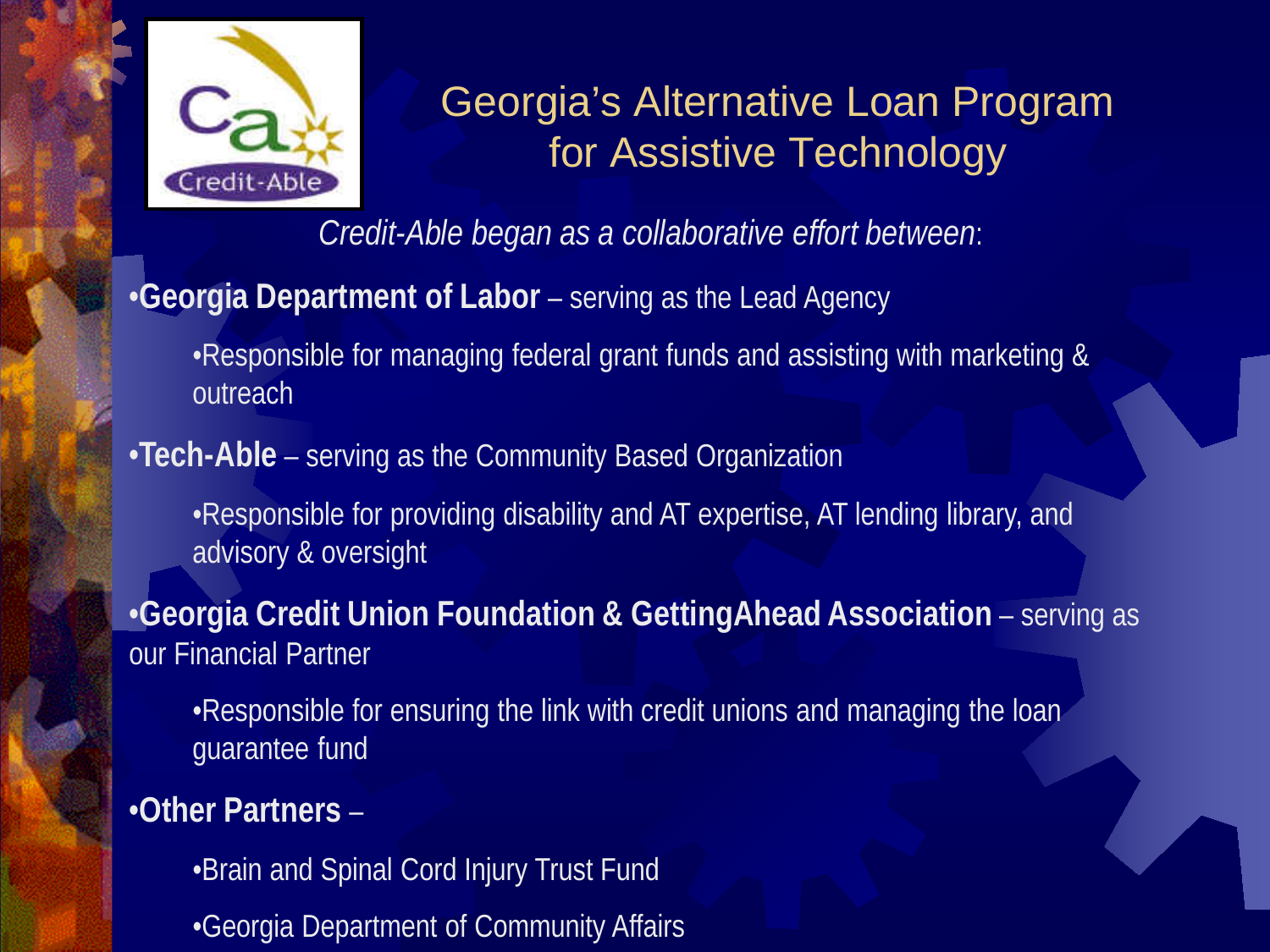

## Credit-Able Alternative Financing Program

**Acceptable Assistive Technology: Credit-Able loan guarantees can ONLY be used to purchase Assistive Technology, home modifications or vehicle modifications**

**Other Criteria: Applicants must be able to demonstrate the ability to repay the loan.**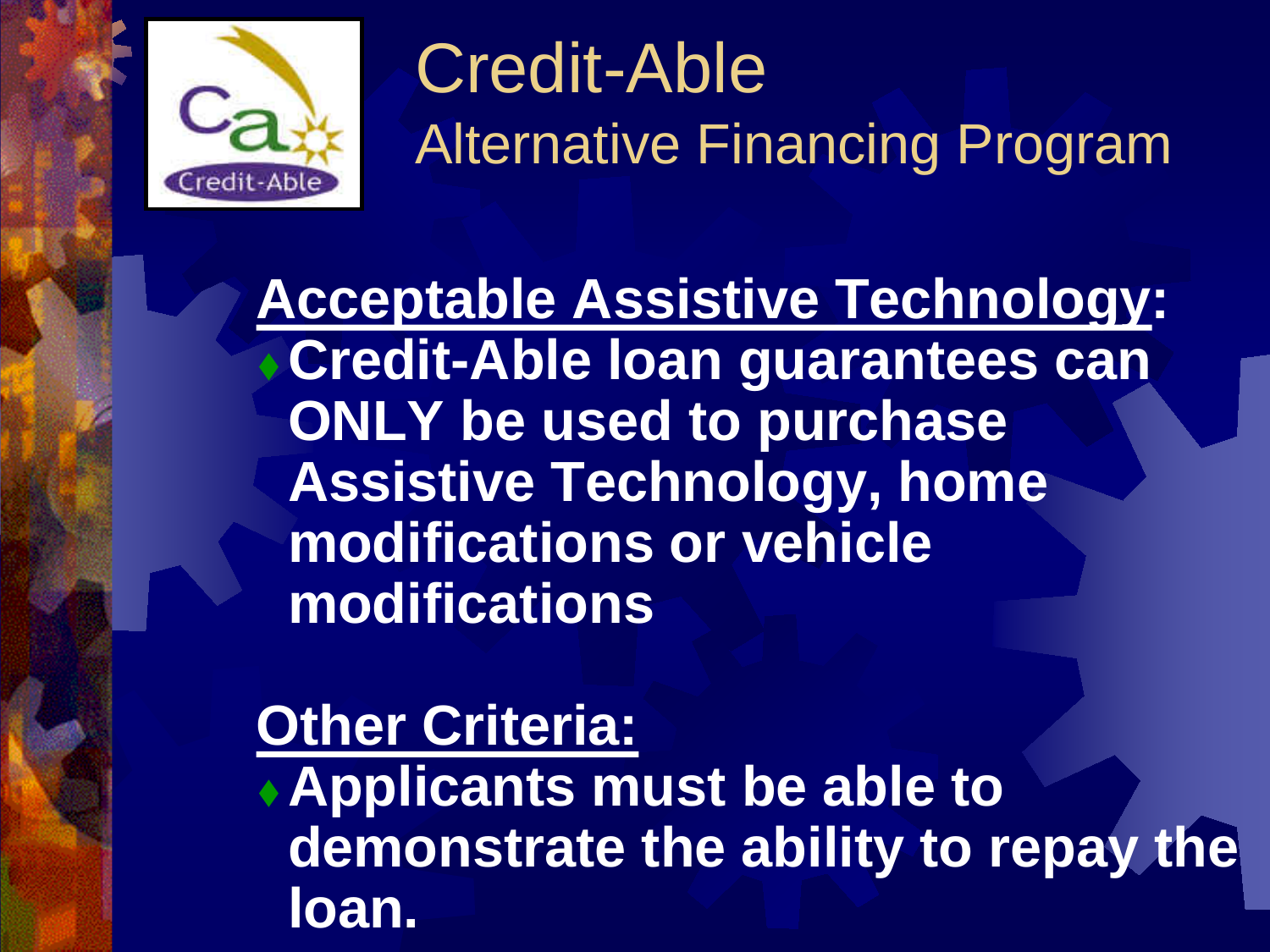

Georgia's Alternative Loan Program

**Direct AT Service Activities:** Provides loan guarantees to grant Georgians with disabilities access to affordable financing for Assistive Technology, home and vehicle modifications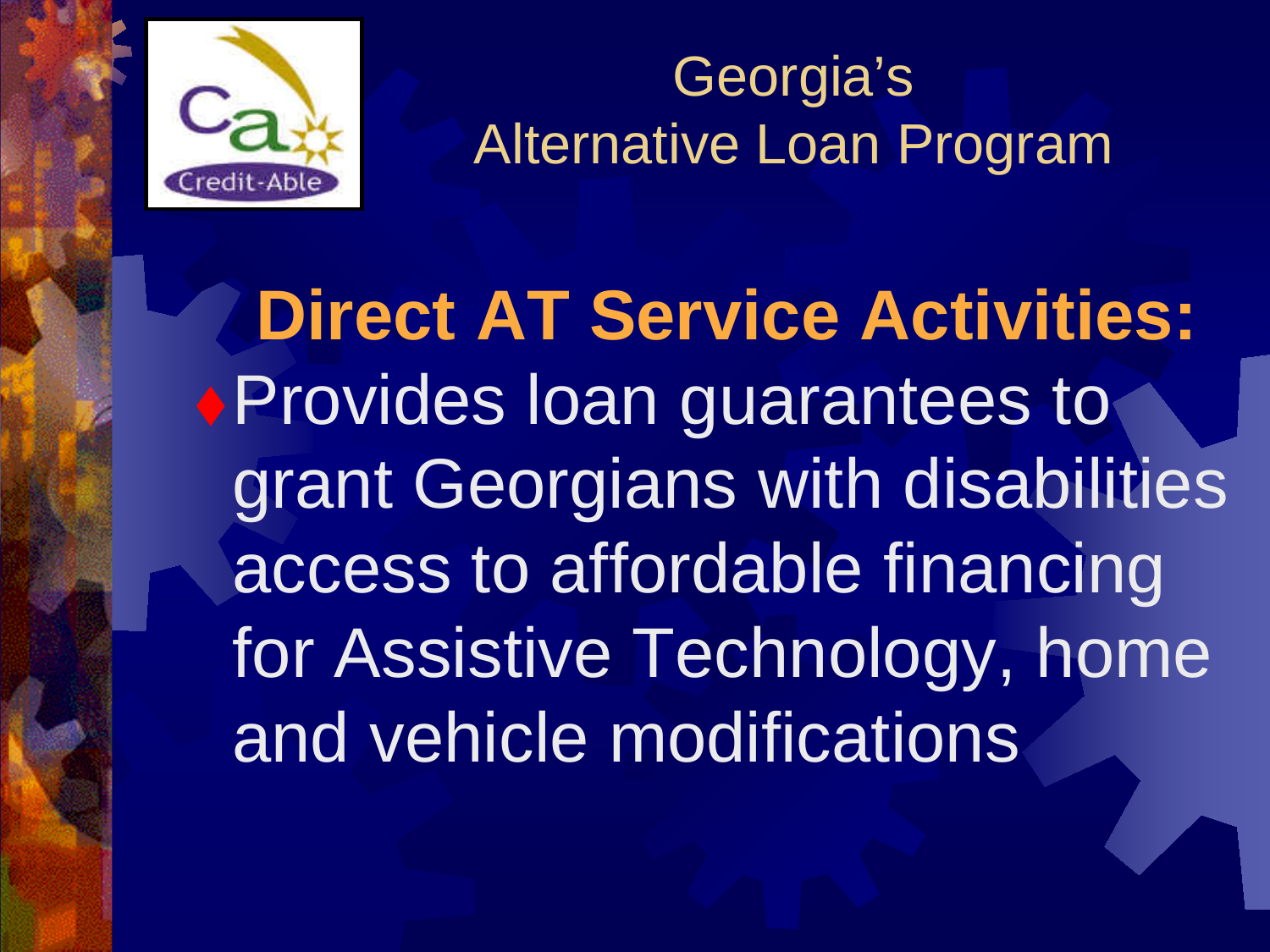

## Credit-Able Alternative Financing Program

**Eligible Applicants: Georgia residents with a disability, their family members, or legal guardian Employers who want to accommodate their worksite for an employee with a disability**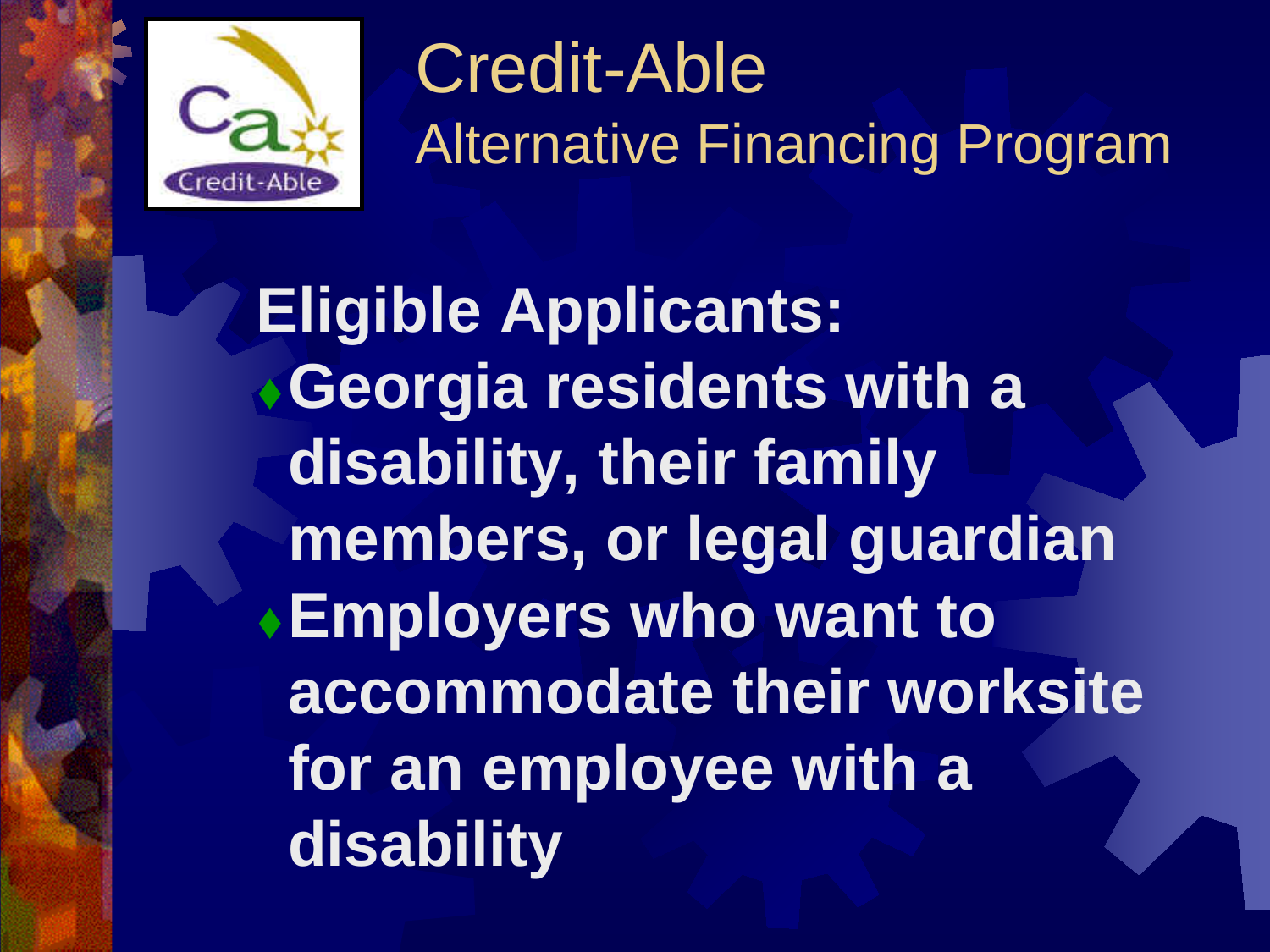## What your loan might look like:

#### **Traditional Financing**

- $$25,000$
- $\textcolor{blue}{\bullet}$  12.9% interest
- **6** year term
- $-Monthly$  payment  $=$ \$500.53
- $\text{Interest}$  Interest Paid = \$11,038.46

#### **Credit-Able Financing**

- $$25,000$
- $\bullet$  **4.9% interest**
- *<del>●</del>8* year term
- $\bullet$  Monthly payment = \$315.31

 $*$  Interest Paid  $=$ \$5,629.69

With a Credit-Able loan, the monthly payment is reduced by **\$185.22** and total interest paid is reduced by **\$5,408.31**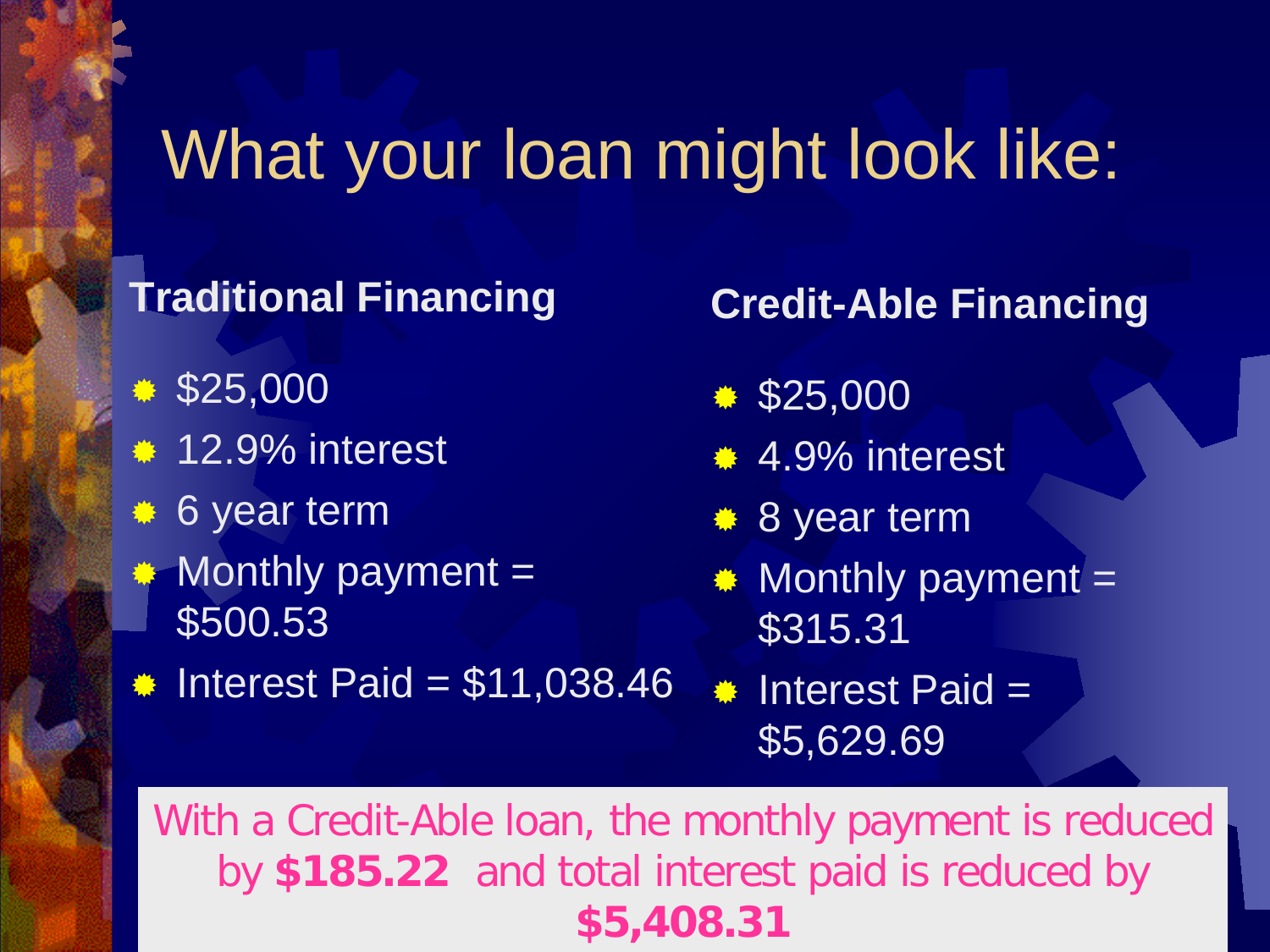

## **Direct AT Service Activities:**

### **State financing activities** AT Co-Op: AT Depot AT Co-Op: AMAC Download Center **Last Resort Fund**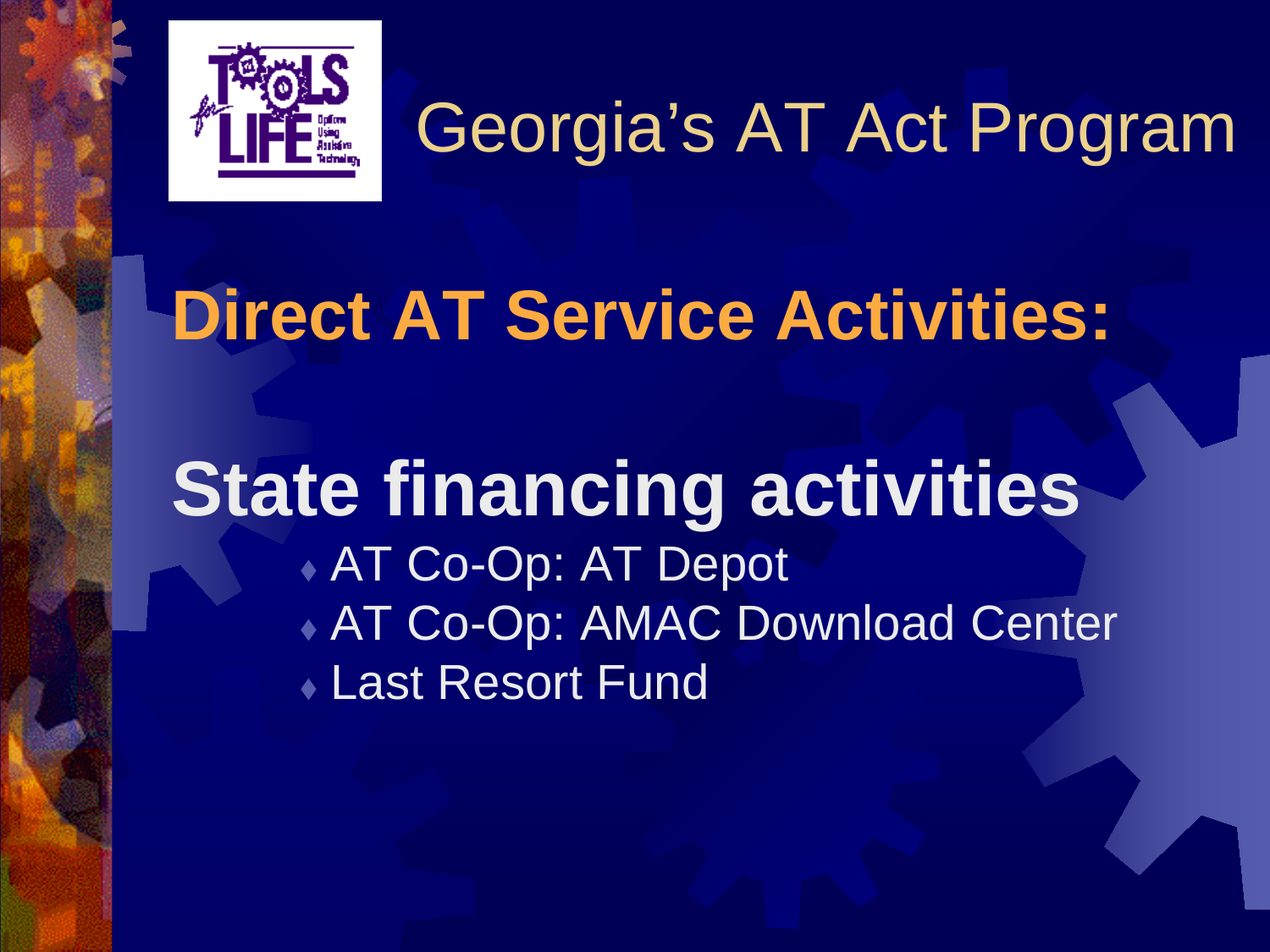

### **Direct AT Service Activities: Dollars and Sense Guide** Web-based Technical Assistance

"Navigating the Funding Streams"

**The Dollars and Sense Funding Guide is a** resource for locating funding sources for AT devices and services. This guide was developed to make the funding process easier and to assist consumers in getting the assistive technology they need.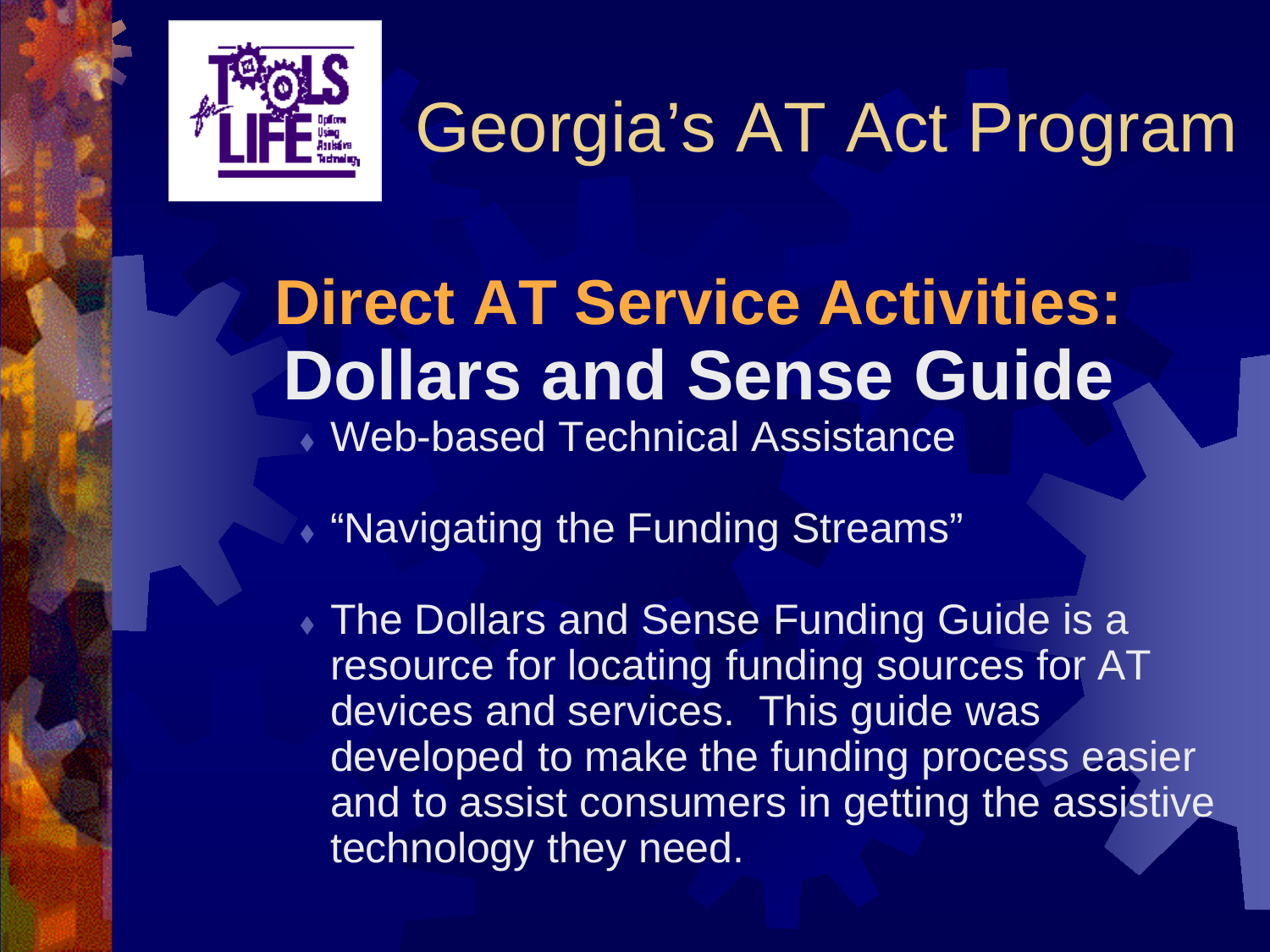

**Direct AT Service Activities: Dollars and Sense Guide** ◆ Simple to use!

 Possible funding sources are listed by assistive technology categories

 All possible funding sources are new and updated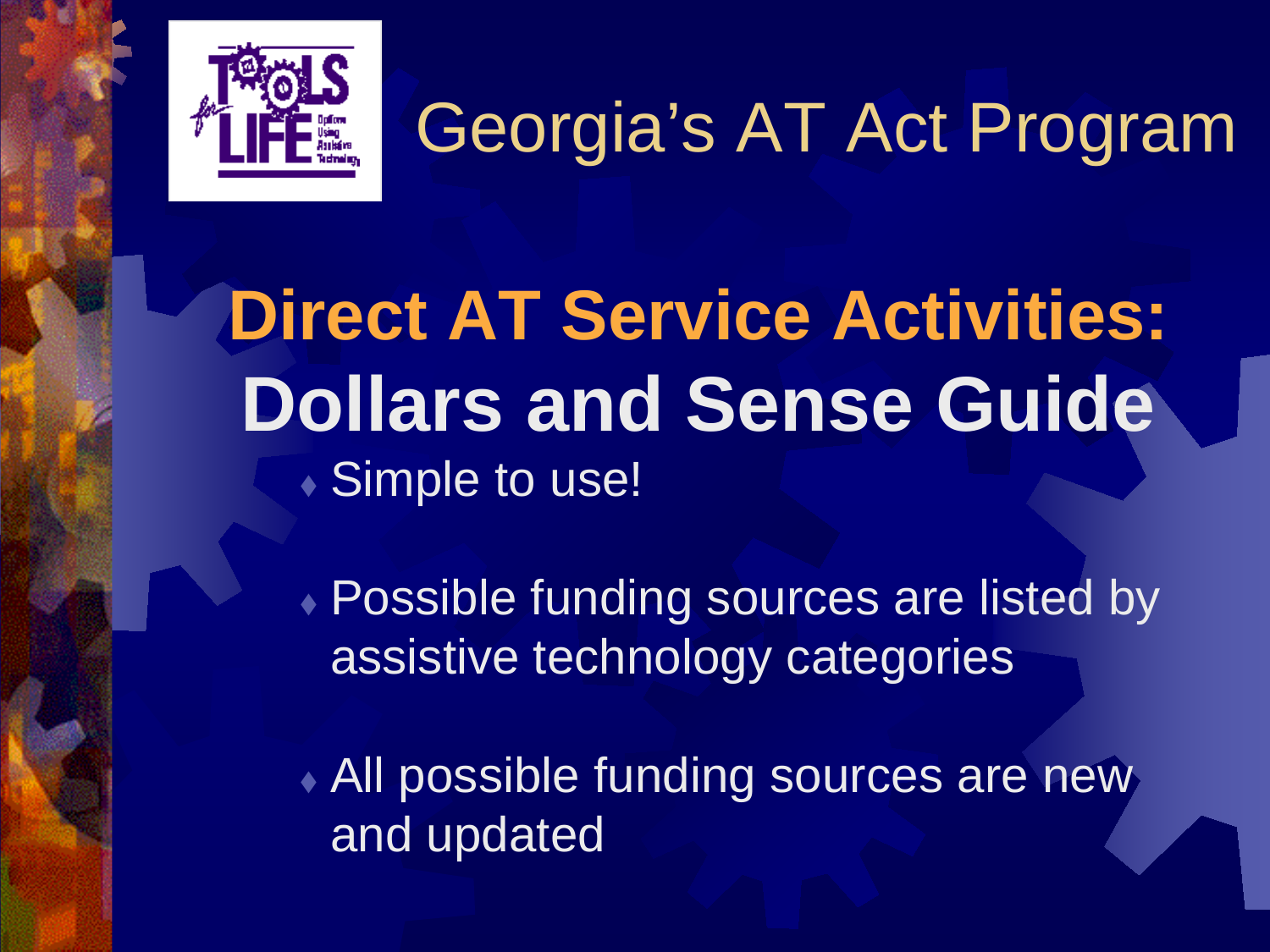

# **Direct AT Service Activities: G-Trade**<br>Georgia's Assistive Technology Online Equipment

**Exchange Program** Web-based

 **FREE** resource for finding and exchanging assistive technology (AT) devices online

 Place an ad requesting items for *sale***,**  *donation***,** or *needed*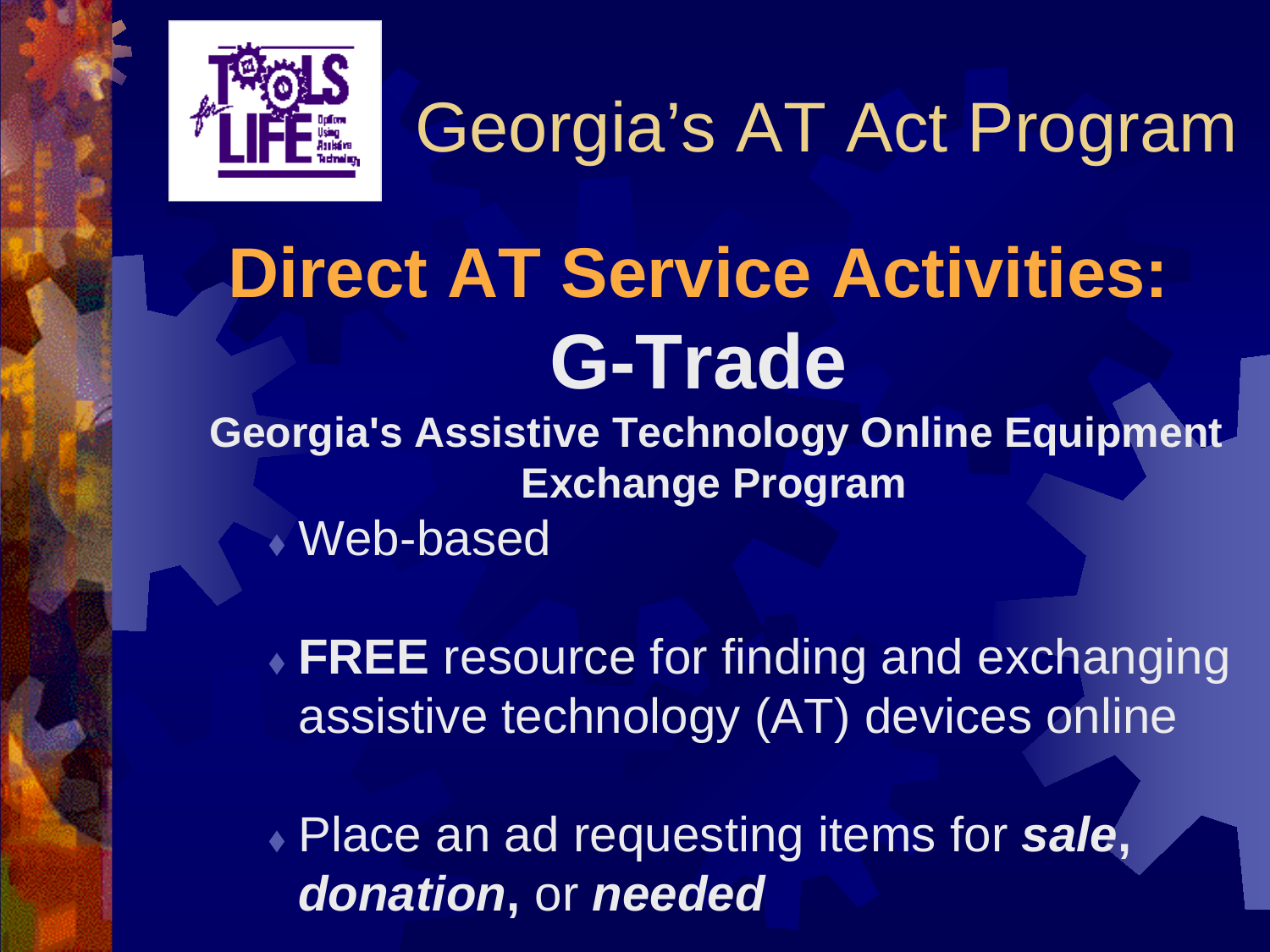

### **Direct AT Service Activities: G-Trade**

- **gTrade and Tools for Life encourages members to offer AT devices and information for sale or by donation to others who may benefit from using technology and equipment no longer in need by others**
- **This online equipment exchange program was developed to make to make AT devices and services available and accessible to Georgians with disAbilities**
- **www.gtradeonline.org**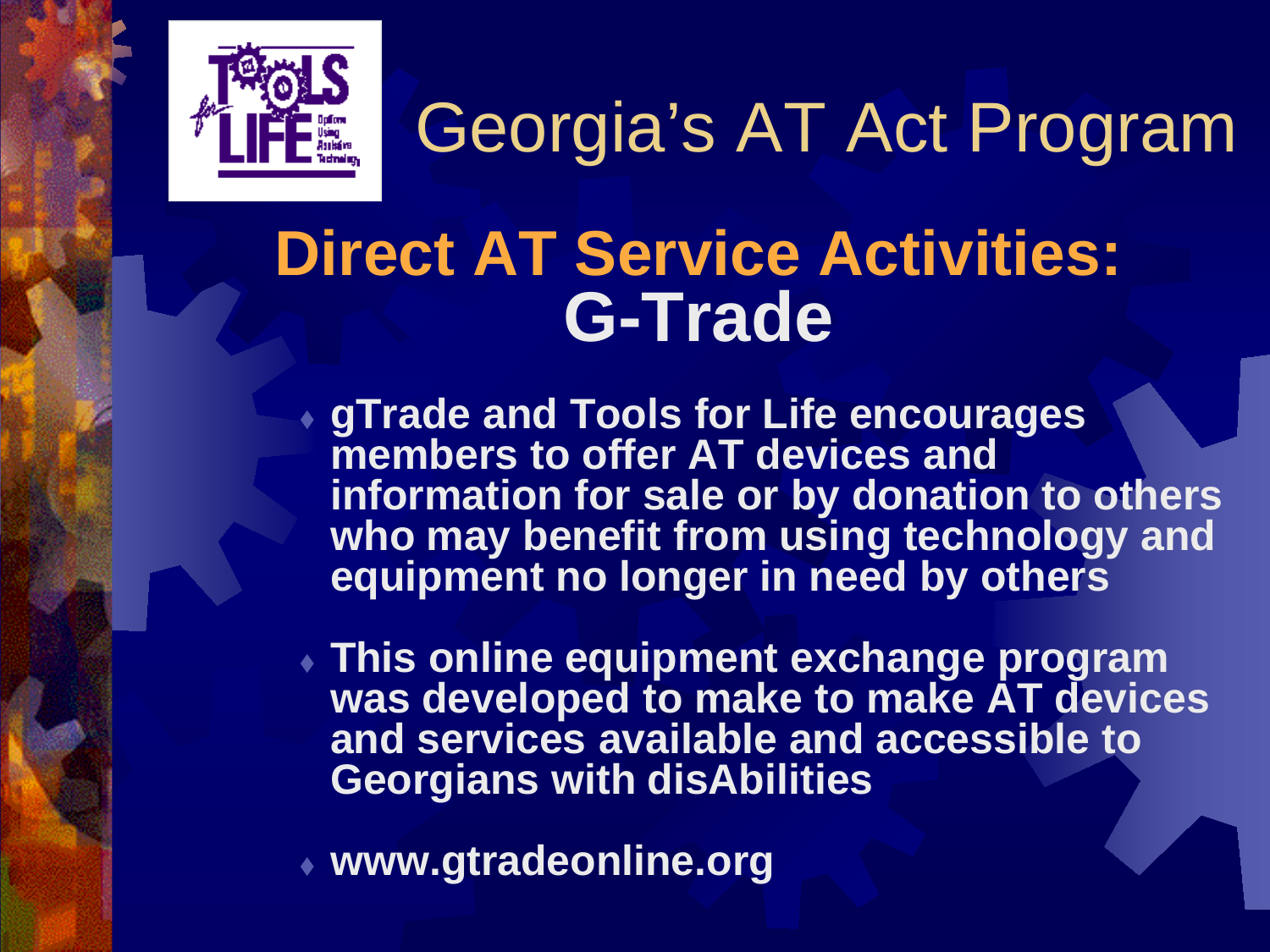

### **State Leadership Activities (6)**

- **Training and technical assistance**
- **Transition assistance**
- **Public-awareness activities**
- **Statewide information and** *assistance*
- **Coordination and collaboration**

#### *AND*

| State Plan for AT       |
|-------------------------|
| <b>Direct Service</b>   |
| <b>State Leadership</b> |
| We Need YOUR<br>Ideas!  |

- **IDEAS Conference**
- **GATE Conference**
- **GaSHA**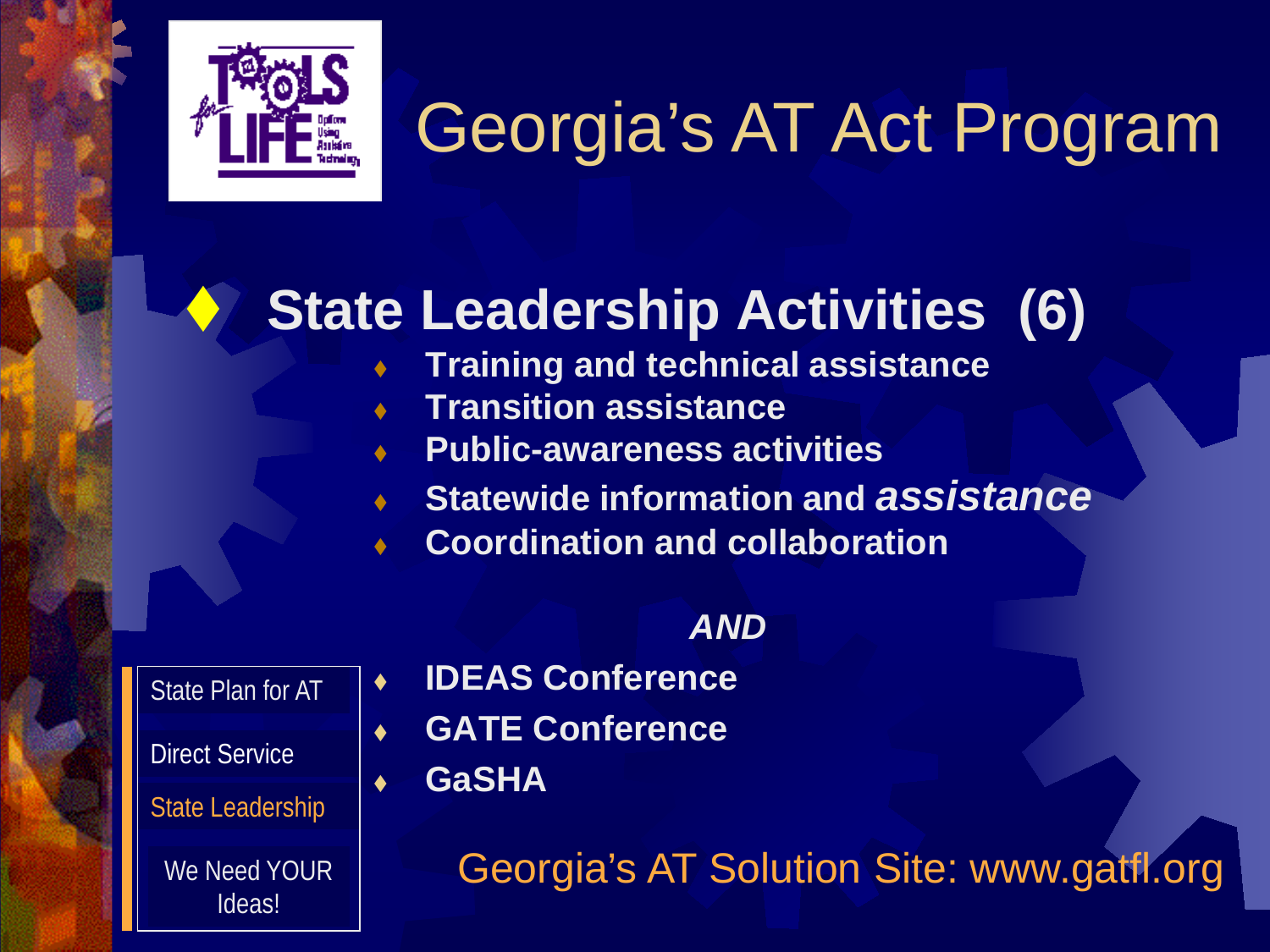

## **♦ State Leadership AT Activities ♦ Information and** *Assistance*

Direct Service State Plan for AT State Leadership We Need YOUR Ideas!

 **Coordination and collaboration Georgia Advocacy Office**